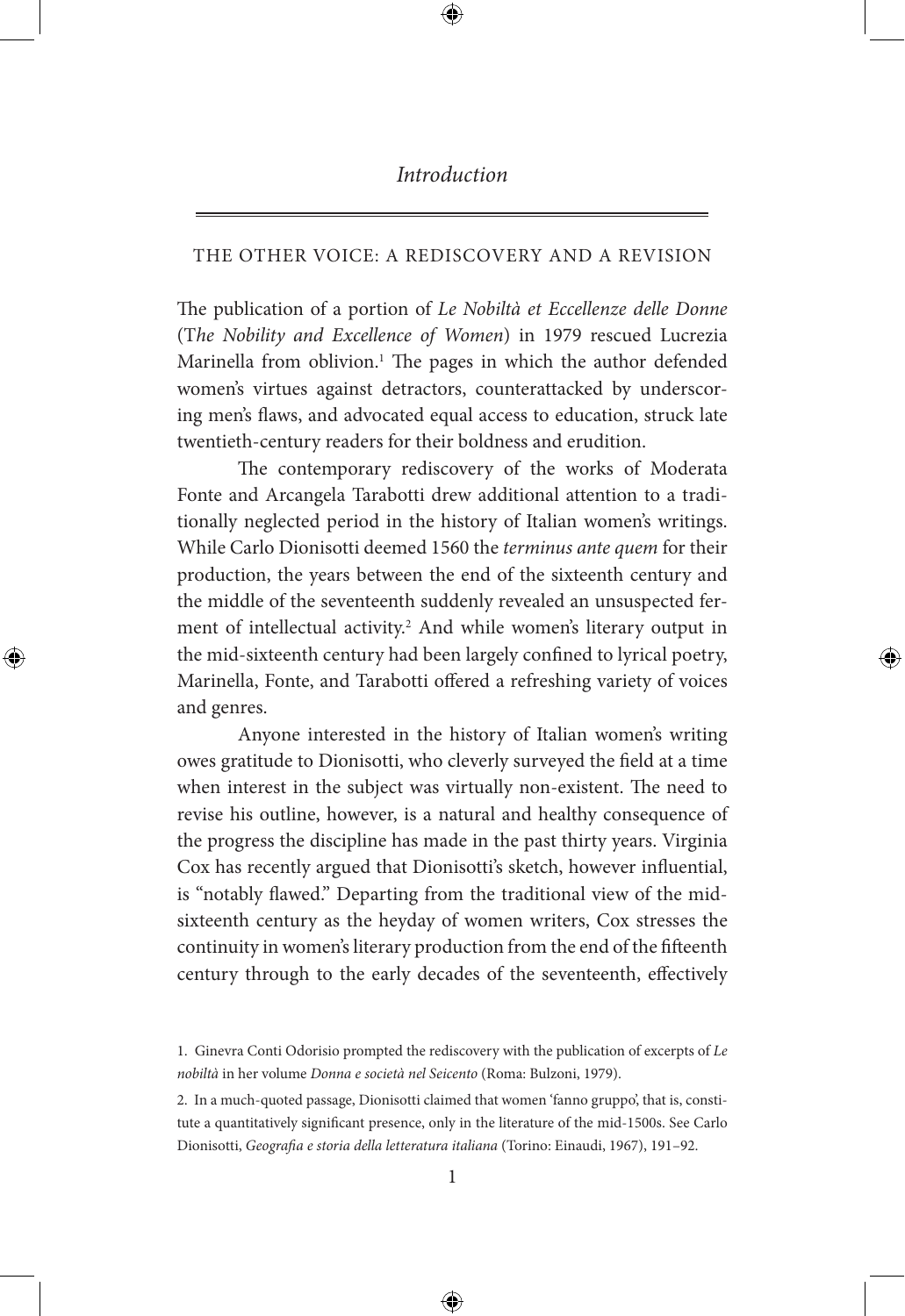providing a much-needed new timeline.<sup>3</sup> Indeed, the triad of Fonte, Tarabotti, and Marinella alone points to the need to direct attention beyond the mid-sixteenth century and the lyric tradition.<sup>4</sup>

Compared with her contemporaries Fonte and Tarabotti, Marinella presents a more complex and elusive profile, despite the wealth of historical documents unearthed by Susan Haskins.<sup>5</sup> It is now clear that *Le nobiltà*, which has earned the author the attention of modern scholars, can hardly be considered representative of a literary career in which it constitutes, on the contrary, an anomaly. The bulk of Marinella's works is in fact hagiographical and fits well within the Counter-Reformation goal of promoting devotion through literature. Her forays into other genres, however, demonstrate both her ambition and her desire not to be confined to one category. Indeed, it is the sheer range of her production, rather than her achievements in any single genre, that deserves recognition. Marinella is the only early modern Italian woman writer to move so freely among different genres, leaving behind a number of hagiographical works, a psychomachy, a philosophical tract, a pastoral novel, and an epic poem. Her last work, *Essortationi alle donne et a gli altri, se a loro saranno a grado*  (*Exhortations to Women and to Others if They Please*, hereafter *Esortazioni*), which she published at the remarkable age of 74, allows critics to add yet another genre to this formidable list: the book of advice.

## MARINELLA'S LIFE AND WORKS

Like many early modern Italian women writers, including Fonte and Tarabotti, Marinella lived in Venice. Customs regarding women's education and participation in public life were no more enlightened in

3. Virginia Cox, *Women's Writing in Italy, 1400–1650* (Baltimore: Johns Hopkins University Press, 2008), xx–xxi.

4. See for instance Laura Benedetti, "Saintes et guerrières: l'héroïsme féminin dans l'œuvre de Lucrezia Marinella," in *Les Femmes et l'Ecriture. L'Amour Profane et l'Amour Sacré*, ed. Claude Cazalé Bérard (Paris: Presses Universitaires de Paris X, 2005), 98.

5. Susan Haskins "Vexatious Litigant, or the Case of Lucrezia Marinella? New Documents Concerning Her Life (Part I)," *Nouvelles de la République des Lettres* 1 (2006), 80–128, and "Vexatious Litigant, or the Case of Lucrezia Marinella? (Part II)," *Nouvelles de la République des Lettres* 1–2 (2007), 203–30.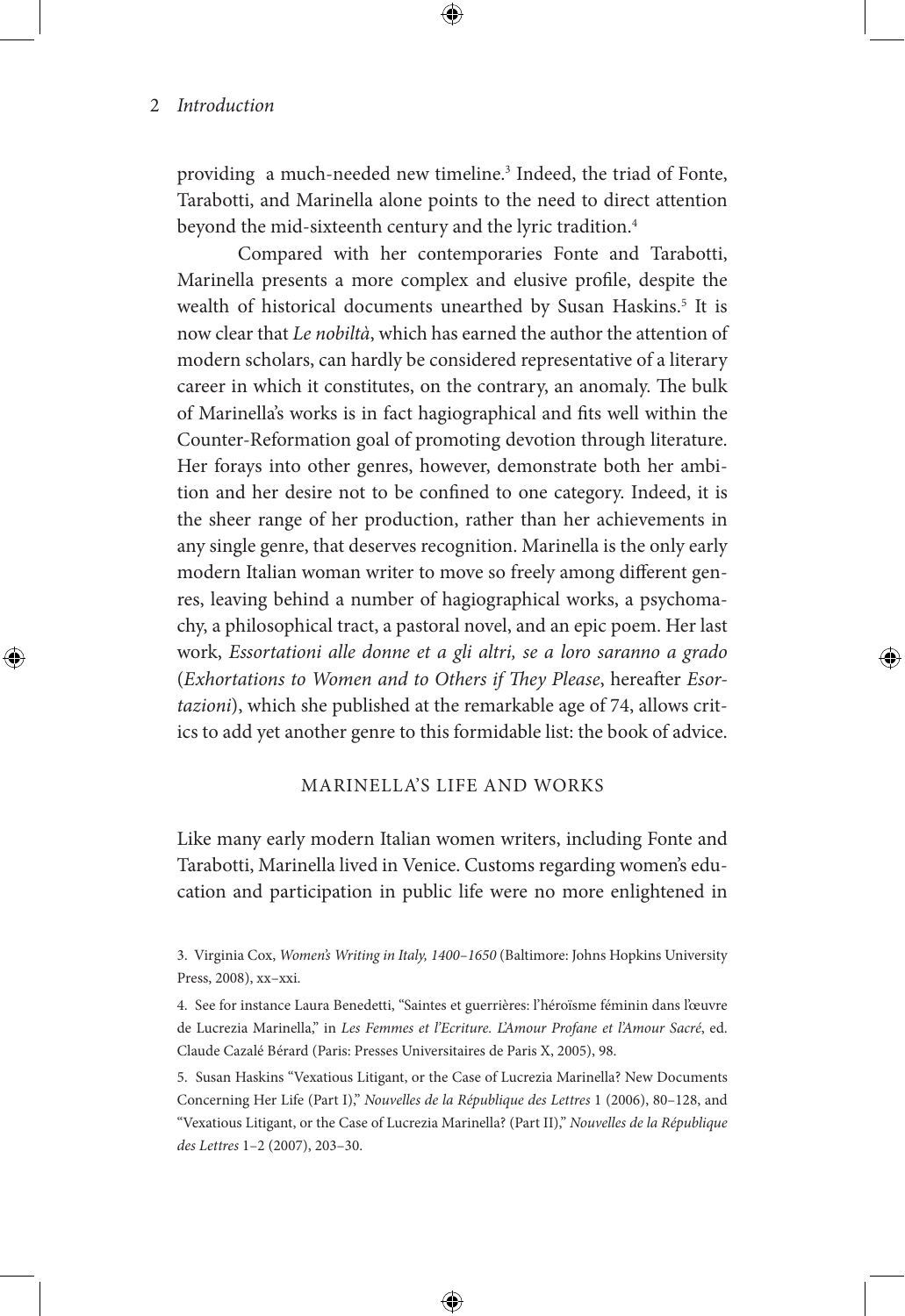Venice than in other Italian cities.<sup>6</sup> In his introduction to Moderata Fonte's *Il merito delle donne* (*The Worth of Women*), Giovanni Niccolò Doglioni denounces "the false notion, so widespread in our city today, that women should excel in nothing but the running of the household,"7 while Arcangela Tarabotti decried the custom of forbidding women from attending university lectures.8 Yet the fact that some remarkable women of letters were able to emerge in this atmosphere suggests that this most learned of cities offered something of consequence even to its secluded female population. In the 1400s, Venice was home to Cassandra Fedele, who at age twenty-two was able to write in Latin the ornate *Oratio pro Bertucio Lamberto*; the 1500s witnessed the emergence of lyrical poets such as Gaspara Stampa and Veronica Franco; finally the 1600s produced the personalities of Marinella, Fonte, and Tarabotti, as well as that of the erudite Jewish poet Sarra Copia Sulam.9 Exactly twenty-five years after Marinella's death, yet another Venetian, Elena Lucrezia Cornaro Piscopia, became the first woman in the world to be granted a university degree.<sup>10</sup> Clearly, even women benefitted from the learned atmosphere of the Queen of the Adriatic, where in the mid-sixteenth century more books were produced and

6. For a comparison between women in Italy and women in other European countries see Ruth Kelso, *Doctrine for the Lady of the Renaissance* (Urbana: University of Illinois Press, 1956), 51. For the seclusion of women in Florence see the reaction of French traveler Grangier de Liverdes, quoted by Judith C. Brown, "A Woman's Place Was in the Home: Women's Work in Renaissance Tuscany," in *Rewriting the Renaissance: The Discourses of Sexual Difference in Early Modern Europe*, eds. Margaret W. Ferguson, Maureen Quilligan, and Nancy J. Vickers (Chicago: University of Chicago Press, 1986), 215.

7. Moderata Fonte, *The Worth of Women: Wherein is Clearly Revealed Their Nobility and Their Superiority to Men*, trans. Virginia Cox (Chicago: University of Chicago Press, 1997), 39.

8. Arcangela Tarabotti, *La semplicità ingannata*, ed. Simona Bortot (Padova: Il Poligrafo, 2007), 292.

9. See Umberto Fortis, *Sara Copio Sullam, poetessa nel ghetto di Venezia del '600* (Torino: Zamorani, 2003), and Sarra Copia Sulam, *Jewish Poet and Intellectual in Seventeenth-Century Venice*, ed. and trans. Don Harrán. The Other Voice in Early Modern Europe (Chicago: University of Chicago Press, 2009).

10. See Francesco Ludovico Maschietto, *Elena Lucrezia Cornaro Piscopia (1646–1684): The First Woman in the World to Earn a University Degree*, ed. Catherine Marshall, trans. Jan Vairo and William Crochetiere (Philadelphia: Saint Joseph's University Press, 2007).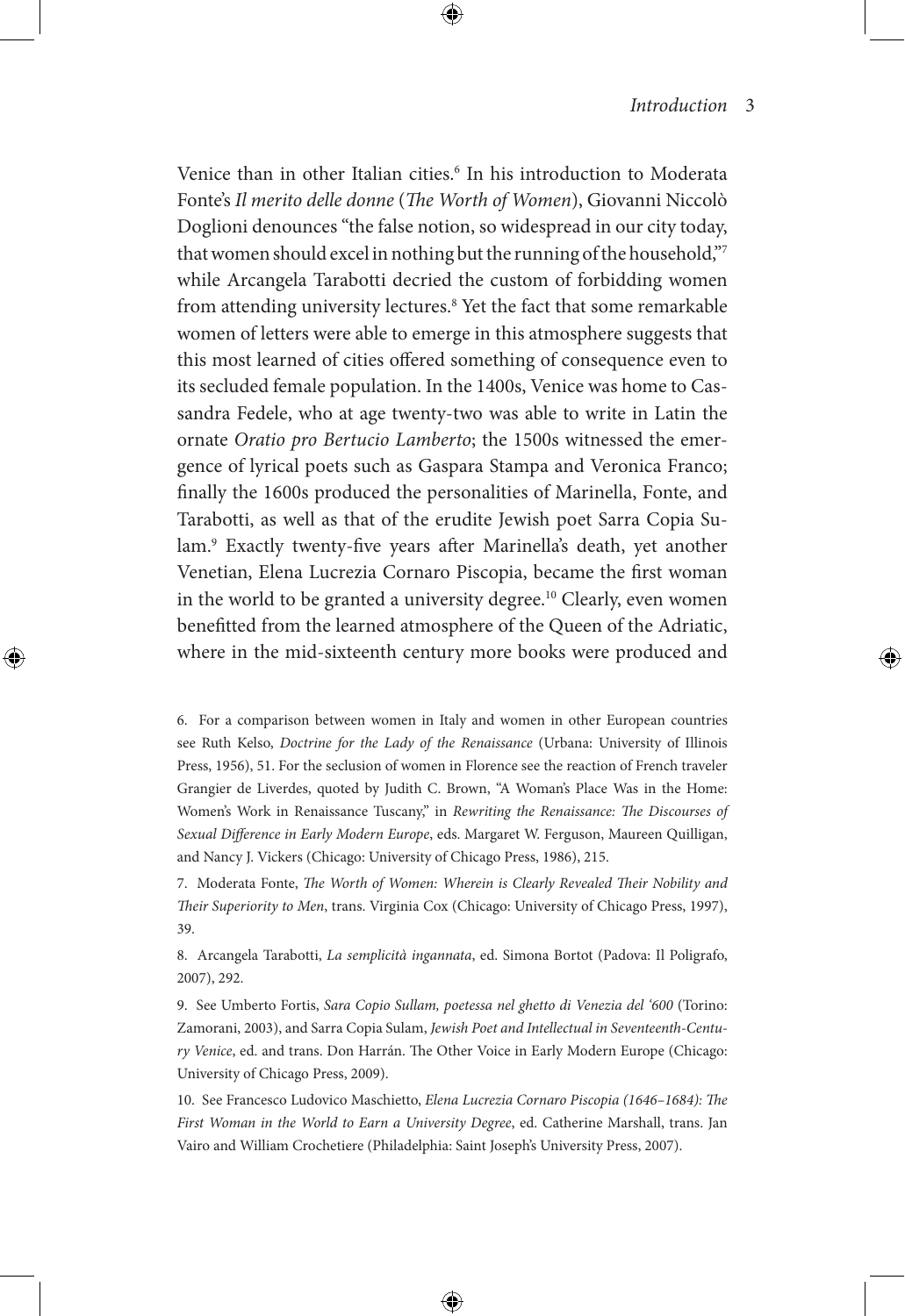sold than in any other European center and where less expensive titles were affordable even for the average manual worker.<sup>11</sup>

In examining the education imparted to young Renaissance women, Margaret King observes that its difference from the one received by men lay not as much in content as in outcome. While historical evidence suggests that educators did scrutinize with greater caution the materials to be used in women's intellectual development, what made the position of the woman of letters particularly precarious was that her humanist training and knowledge had no professional application and could even hinder her pursuit of the main occupations available to her, those of wife and mother:

> Far from conferring upon women a new equality with men, a humanist education may well have created for women new and agonizing problems: for it opened up vistas of intellectual freedom among those whose sex confined them to traditional social roles in which intellectual attainment was unnecessary and, indeed, unwanted.<sup>12</sup>

King identifies two main patterns among women educated in the humanities, which are exemplified by the destinies of Isotta and Ginevra Nogarola. Pupils of Guarino Veronese, the two sisters earned enthusiastic praise in their youth but took different paths in adulthood. Isotta (1418–1466) "constructed within her mother's house an austere and book-lined cell where in near solitude she combined religious devotions with the study of sacred letters."13 Ginevra (c. 1417–1461/8) married a Brescian nobleman and ceased all intellectual activity. King discusses other humanist women who also fall into one of these two categories: they either remained unwed or took religious vows and

<sup>11.</sup> For data on book publication and distribution in Renaissance Venice see Paul F. Grendler, *The Roman Inquisition and the Venetian Press, 1540–1605* (Princeton, N.J.: Princeton University Press, 1977), 3 and 14.

<sup>12.</sup> Margaret L. King, "Thwarted Ambitions: Six Learned Women of the Italian Renaissance," in *Humanism, Venice, and Women: Essays on the Italian Renaissance* (Burlington, Vt.: Ashgate, 2005), 282.

<sup>13.</sup> Ibid., 286.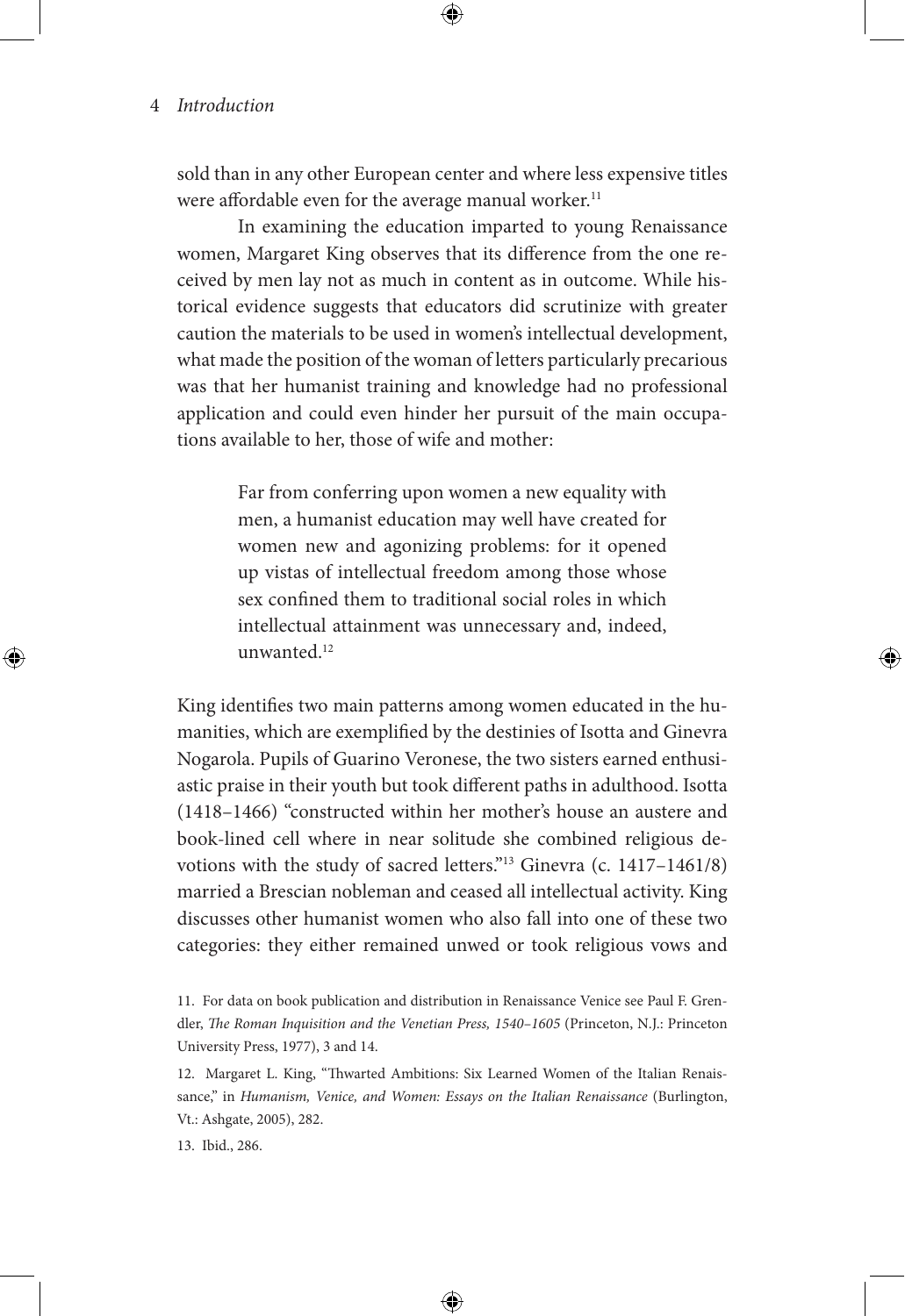continued to pursue some form of learning, like Costanza Barbaro and Cecilia Gonzaga, or they married and abandoned their scholarly pursuits, like Cataruzza Caldiera and Cassandra Fedele, although Fedele managed to return to her studies after her husband's death.<sup>14</sup>

The pattern King identifies lasted well beyond the 1600s. A university degree and the title of "magistra and doctrix" did not spare Elena Lucrezia Cornaro Piscopia from facing the same dilemma that had haunted her humanist predecessors. For one, both her social status and her gender prevented her from being a "magistra" in the full sense of the word. Barred from teaching and therefore from serving as a model for future generations, she was destined to have her accomplishments die with her.<sup>15</sup> Although she lived two centuries after the Nogarola sisters, her choices were no less stark, and she followed in Isotta's footsteps. A Benedectine oblate, Cornaro Piscopia "learned how to conduct her life with her family as if she were in a monastery," leaving the house only to visit the Abbey of San Giorgio Maggiore.<sup>16</sup>

This brief overview of the possibilities available to women in early modern Italy highlights Lucrezia Marinella's singularity. Unlike her humanist predecessors, she escaped the limitations of female adulthood. She was neither a courtesan nor a member of a religious order, yet she continued to write for most of her remarkably long life. Marriage slowed her down, but did not stop her.<sup>17</sup> She did not fall into the "either/or" pattern that has influenced women's creativity well

14. Another possibility, which King does not take into consideration in her study, is that of the so-called "cortigiana onesta," a sort of high-end prostitute who combined physical attractiveness with refined conversation and some poetic and musical ability. Veronica Franco is the most famous example in this category which, however, fell out of favor in the more austere times of the Counter-Reformation. See Margaret F. Rosenthal, *The Honest Courtesan: Veronica Franco Citizen and Writer in Sixteenth-Century Venice* (Chicago: University of Chicago Press, 1992).

15. Indeed, Cornaro Piscopia's achievements convinced the Reformers of the University of Padua to issue a document that explicitly prohibited granting degrees to women. It would take more than fifty years for the University of Bologna to crown Laura Bassi, its first female graduate (1732), and almost exactly a century for Pavia to do the same for Maria Amoretti (1777). See Maschietto, *Elena Lucrezia Cornaro Piscopia*, 83.

16. Maschietto, *Elena Lucrezia Cornaro Piscopia*, 109.

17. Marinella was also lucky enough to escape the fate that befell Moderata Fonte and many other early modern women, who died during or soon after delivery. On the risks associated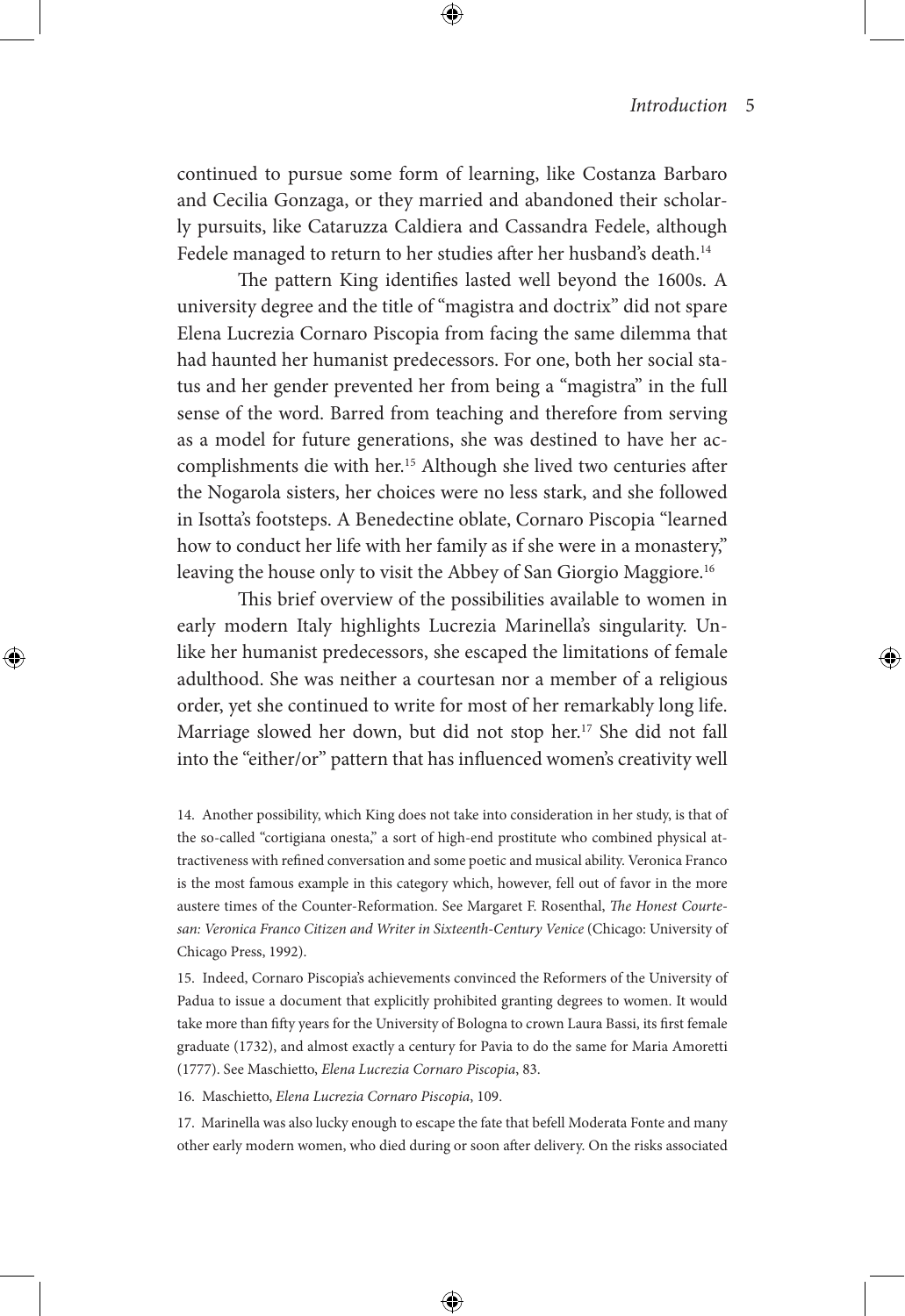beyond the seventeenth century.18 The circumstances that enabled her to achieve this significant feat deserve further scrutiny.

Giovanni Marinello, Lucrezia's father, is a fascinating figure, a man of science and letters whose publications included a tract on rhetoric (*La copia delle parole* [*The Abundance of Words*, 1562]), a manual on cosmetics (*Gli ornamenti delle donne* [*Women's Ornaments*, 1562]), and a treatise on gynecology (*Le medicine partenenti alle infermità delle donne* [*Medicines Pertaining to Women's Illnesses*, 1563]).19 In the introduction to this last volume, Marinello defends his project against possible objections. He justifies writing a medical treatise in the vernacular by pointing to natural philosophers such as Hippocrates, Galen, and Avicenna who also wrote in their own language. And in response to those who deride him for wanting to serve women, the author explains that his work addresses those who can most benefit from it.20 Marinello introduces *Gli ornamenti delle donne*  in similar terms, claiming to be the first to deal with this topic in the vernacular and rejoicing "in being born in an age which has women more noble in lineage and virtue than any who ever lived in the past: These women, I am most confident, will gladly read this work, the fruit of sweet labors I bore because of them."<sup>21</sup>

Marinello's preference for a female audience—which, he claims, had also enjoyed his vernacular treatise on rhetoric, *La co-*

20. *Medicina per le donne nel Cinquecento*, 46-7.

with childbirth see Margaret L. King, "La donna del Rinascimento," in Eugenio Garin, ed. *L'uomo del Rinascimento* (Bari: Laterza,1988), 276.

<sup>18.</sup> For the persistance of the "either/or" model see Susan Rubin Suleiman, "Writing and Motherhood," in *The (M)other Tongue. Essays in Feminist Psychoanalytic Interpretation*, ed. Shirley Nelson Garner et al. (Ithaca, N.Y.: Cornell University Press, 1985), 360.

<sup>19.</sup> See Girolamo Tiraboschi, *Biblioteca modenese o notizie della vita e delle opere degli scrittori nati degli stati del serenissimo signor duca di Modena* (Modena: Società Tipografica, 1783), Vol. III, 159–60. Excerpts from *Le medicine partenenti alle infermità delle donne* have been published in *Medicina per le donne nel Cinquecento. Testi di Giovanni Marinello e di Girolamo Mercurio*, ed. Maria Luisa Altieri Biagi et al. (Torino: UTET, 1992).

<sup>21. &</sup>quot;E molto piú mi debbo gloriare di esser nato in una età, la quale ha le piú illustri donne per sangue, et per virtù, che forse nel preterito siano state: le quali vivo io certissimo, che volentieri leggeranno questi dolci affanni a lor cagione sostenuti." (Giovanni Marinello, *Gli ornamenti delle donne tratti dalle scritture d'una reina greca* [Venice: Francesco de' Franceschi, 1562], vii). Here and elsewhere, translations are mine unless otherwise noted.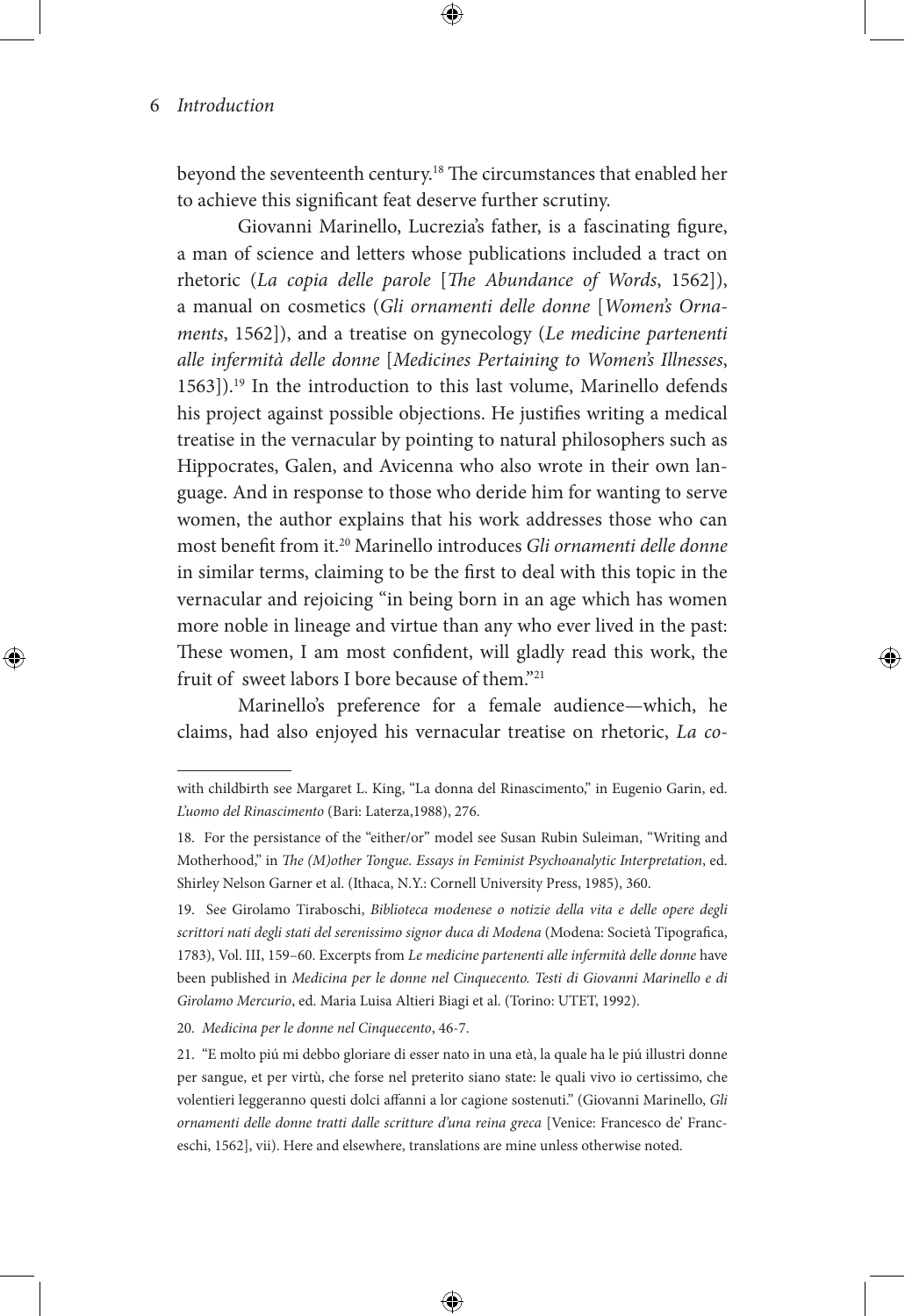*pia delle parole*—and self-imposed role as a popularizer support the hypothesis that he played a formative role in Lucrezia's education, in spite of the fact that nowhere does she provide details about his influence. The family environment was certainly learned and presumably stimulating. Curzio, one of Lucrezia's brothers, followed in his father's footsteps and became a physician and a writer.<sup>22</sup> Lucrezia mentions both Giovanni and Curzio in her dedication of *Le nobiltà* to Lucio Scarano, a physician himself. Little is known of another brother, Antonio, a Servite monk at the monastery of S. Giacomo della Giudecca under the name "Fra Angelico," and of a sister, Diamantina, who married in 1594.<sup>23</sup> Lucrezia writes of them in affectionate if generic terms, without mentioning their relationship, at the end of *Vita del serafico et glorioso S. Francesco* (*Life of the Seraphic and Glorious St. Francis*). She describes Fra Angelico as a man who left the turbulent world to follow Saint Francis and Diamantina as a model of beauty, chastity, and goodness who showed mature judgment at a young age.<sup>24</sup> The information available on Lucrezia's father and siblings only underscores the mystery surrounding her mother, who is never mentioned and whose very name has not survived.

The origins of the family are not completely clear. In a letter that accompanies *Vita di Maria Vergine, imperatrice dell'universo* (*Life of the Virgin Mary, Empress of the Universe*) Lucrezia presents herself—somewhat instrumentally—as a servant and subject ("serva e suddita") of the duchess of Modena, on the basis of her father's birth in that city.25 Other sources, however, point to a possible Southern origin. Giuseppe Tassini reports in fact that the Marinelli came from Naples,<sup>26</sup> while a list of Renaissance medical doctors suggests instead that Giovanni was originally from Mola, near Bari.27

The entry concerning Marinella in the Register of the Dead in the Venetian Parish of Saint Pantaleone indicates that she died in 1653

- 22. See Tiraboschi, *Biblioteca modenese*, 157–58.
- 23. Haskins, "Vexatious Litigant," 2006, 92.
- 24. Marinella, *Vita del serafico et glorioso S. Francesco* III, 57–58.
- 25. See Tiraboschi, *Biblioteca modenese*, 161.
- 26. Archivio Storico Veneto, Miscellanea Codici I, Tassini, Busta 13, p. 1285.
- 27. Juliana Hill Cotton, *Name-List from a Medical Register of the Italian Renaissance* [Oxford: [s.n.], 1976], 78. I thank Daria Perocco for bringing this work to my attention.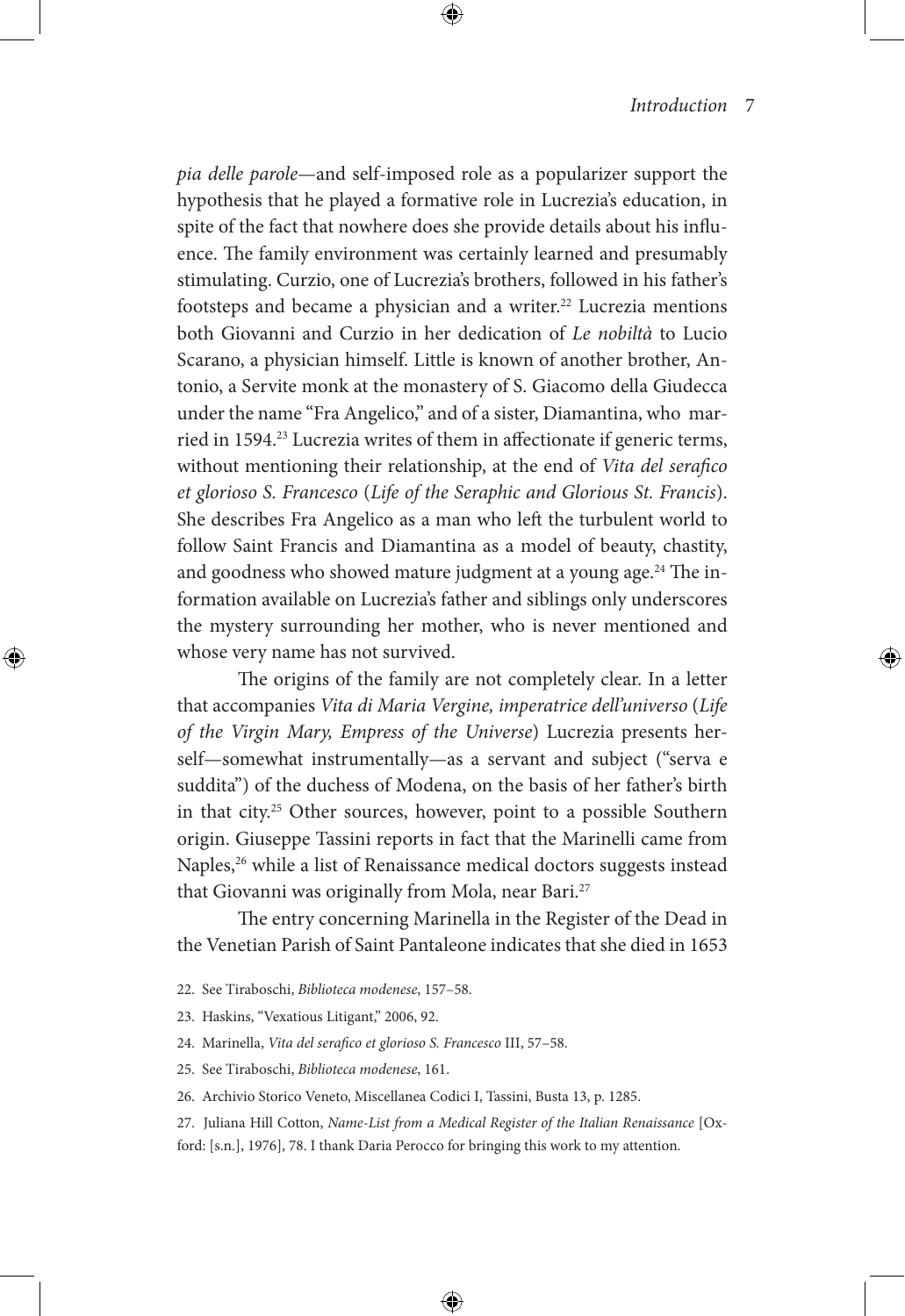at the age of 82. On this basis, it is often assumed that she was born in 1571. This assumption, however, contradicts Marinella's presentation of herself as a young woman in the dedication of the *Vita di Maria Vergine* (1602). Since it would have been odd at the time for a thirtyone-year-old woman to refer to herself as "young," her date of birth may be somewhat closer to the end of the sixteenth century, although it is also possible that Marinella was intentionally trying to create a younger authorial persona.28 It is likely, however, that Lucrezia was the youngest in her family and lived for some time—presumably after her father's death and before her marriage—with her brother Curzio in Campiello dei Squelini, as reported in the census of 1591.<sup>29</sup>

Marinella entered the literary scene in 1595 with the publication of *La colomba sacra* (*The Sacred Dove*). Dedicated to Margherita Gonzaga, duchess of Ferrara, this poem combines hagiography and the epic. While the title exploits the allegorical symbolism surrounding the name of the protagonist, Saint Colomba of Sens, the subtitle of "poema eroico" and the use of *ottava rima* are indicative of Marinella's fascination for the epic tradition.

This choice of topic seems curious for a writer who would later devote volumes to the celebration of much more famous religious figures such as Saint Catherine, Saint Francis, and the Virgin Mary. It is tempting to read Marinella's cautious first attempt at hagiography as an effort to follow the precepts Torquato Tasso outlined in *Discorsi dell'arte poetica*: while the subject matter for a heroic poem must derive from sacred history, it should be neither related to a dogma nor too recent. These conditions are essential to preserving what Tasso calls "la licenza del fingere," that is, the poet's prerogative to create characters and situations.30 A recent event may also have influenced Marinella's choice. In 1581, the bishop of Rimini had brought back relics of Saint Colomba from the cathedral of Sens to his archdiocese, thus reinvigorating her cult.<sup>31</sup>

29. Haskins, "Vexatious Litigant," 2006, 92.

ed. Luigi Poma (Bari: Laterza, 1964), 4–10.

31. See Guy Chastel, *Sainte Colombe de Sens* (Paris: Gigord, 1939), 200n1.

<sup>28.</sup> Giovanni Papa's portrait of the writer adds to the confusion by indicating that Marinella was twenty-two, rather than thirty, in 1601. See Haskins, "Vexatious Litigant," 2006, 83.

<sup>30.</sup> Torquato Tasso, *Discorsi dell'arte poetica*, in *Discorsi dell'arte poetica e del poema eroico*,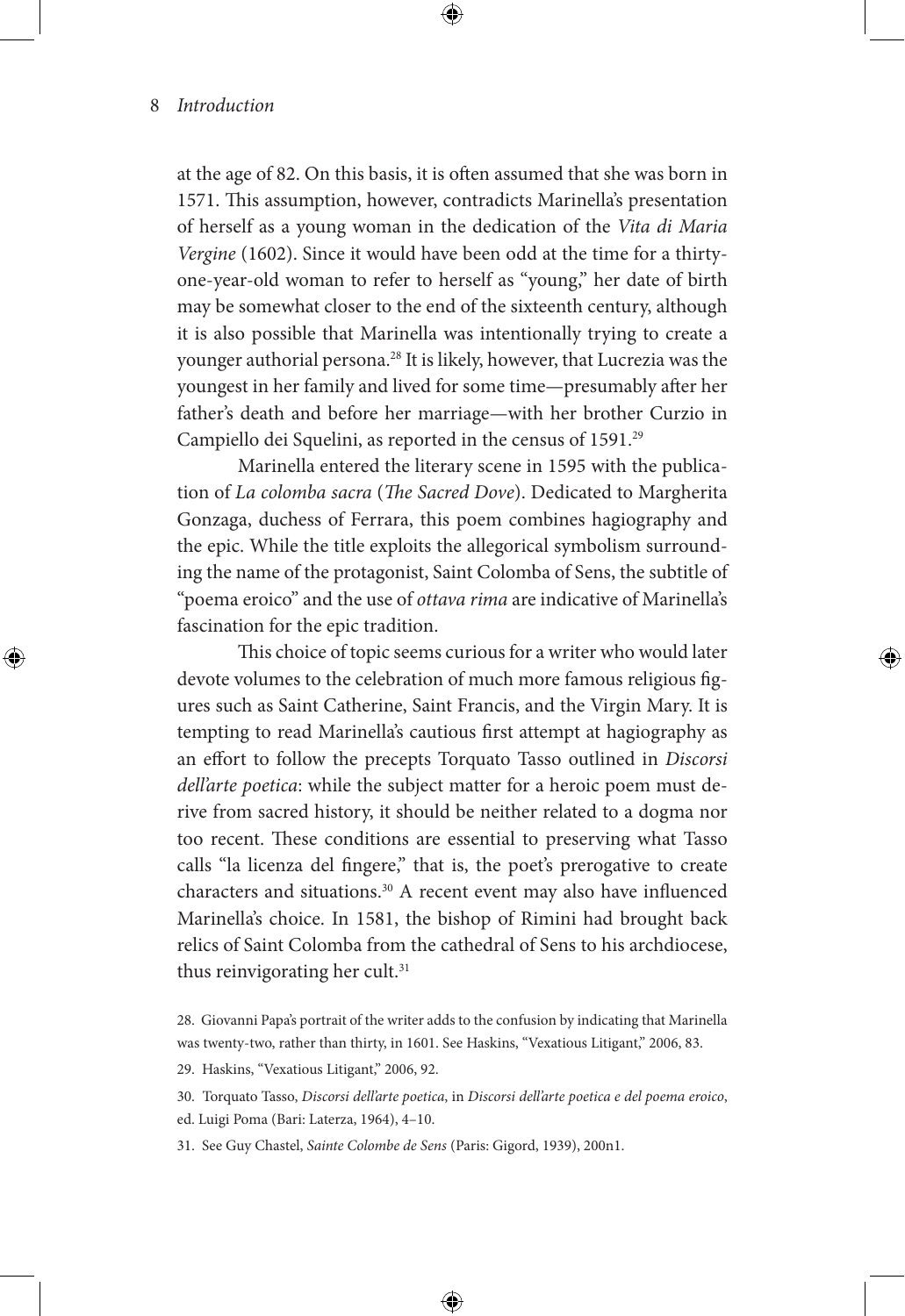A victim of Aurelian's alleged persecution of Christians, Saint Colomba lived in the third century and was killed in Sens.32 While most of Marinella's account follows the events as presented in a manuscript devoted to Saint Colomba's martyrdom,<sup>33</sup> one significant departure suggests another, more probable source. In *La colomba sacra,* the story takes place not in Sens, but in Scenoa, an imaginary Arab town on a tributary of the river Jordan (*La colomba sacra* I, 11). This surprising geographical transposition is found in the popular *Legendario delle Santissime Vergini*, which, first published in 1511, underwent several editions during the sixteenth century. The anonymous editor of the *Legendario* located the town of Saint Colomba's martyrdom in some generic region in the East ("nelle parti d'Oriente"), and italianized Senones—the Latin name of Sens—as Scenoua, which could in turn have become "Scenoa" in *La colomba sacra*. Marinella, seemingly intrigued by the possibility of merging Saint Colomba's story with Tasso's *Gerusalemme liberata*, infused the confrontation between Aurelian and Colomba with the same, subtle erotic tension that marked the encounter between Aladin and Sophronia in the second canto of the *Liberata*. 34

Two years later, Marinella dedicated her second work to Cristina of Lorena, grand duchess of Tuscany. Once again, she chose a powerful woman as her addressee and neglected her ties to Venice. The *Vita del Serafico e Glorioso San Francesco, descritta in ottava rima, con un discorso del rivolgimento amoroso verso la Somma Bellezza* (*Life of the Seraphic and Glorious St. Francis, with a Discourse on the Loving Turn toward the Supreme Beauty*) is divided, as the title suggests, into two parts. The discourse that precedes the poetic account of St. Francis's life is remarkable for its vehement contempt for the body, described as a "ladro domestico […] fracido cadavero […] oscura tomba dell'anima" ("domestic thief […], rotting corpse […], dark grave for the soul") that those wishing to rise to the "infinita luce" ("infinite light") must despise and neglect. This paroxysmal aversion to all earthly at-

<sup>32.</sup> Modern historians are skeptical that such a persecution ever took place. See for instance Alaric Watson, *Aurelian and the Third Century* (London and New York: Routledge, 1999), 200.

<sup>33.</sup> The manuscript was published as an appendix to Chastel, *Sainte Colombe de Sens.*

<sup>34.</sup> For a more detailed analysis see Laura Benedetti, "Saintes et guerrières," 98–100.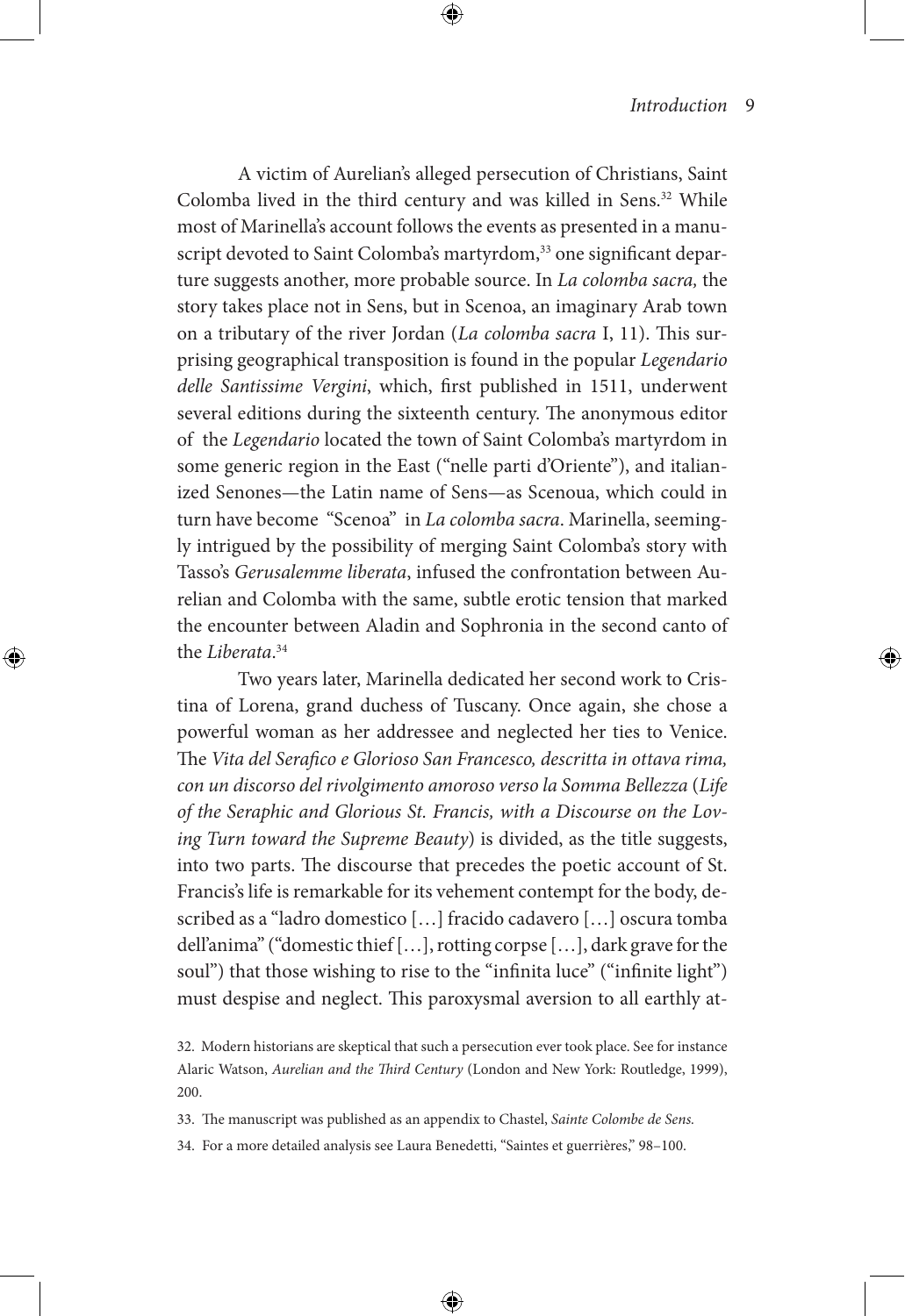tachment does not even spare one's family and children, mutable entities who serve as distractions from God, the "sommo sole" ("supreme sun").35 Marinella also criticizes women's use of cosmetics , a striking departure from her father's recommendations on how women may improve their physical aspect. "I maintain that, although a woman may be beautiful," the elder Marinello wrote, "it is not inappropriate for her to try to improve her appearance, as nothing in this world is perfect."36 Marinella's polemical stance would return in *Esortazioni*, which suggests a certain consistency of her views.<sup>37</sup> Another recurring feature of her career is her production of hagiographical works, both in prose and in rhyme. After *La colomba sacra and Vita del Serafico e glorioso San Francesco,* she wrote *Vita di Maria Vergine* (1602), *Vita di Santa Giustina* (Life of St. Justina, 1606), and *De' Gesti heroici, e della vita maravigliosa della Serafica Santa Caterina* (*The Heroic Deeds and Wonderful Life of the Seraphic Saint Catherine*, 1624).

The dedication of *Amore innamorato et impazzato* (*Cupid in Love and Driven Mad*, 1598) to Caterina Medici Gonzaga, duchess of Mantua, attests to Marinella's desire to strengthen her ties with the Gonzaga court. Recalling the favors and gifts already received ("titoli, e […] magnificenza de' doni"), the author pledges all of her future works to the Gonzagas—a promise that she would not honor. Marinella introduces her poem, a psychomachy, with an explanation of its allegory: the protagonists Cupid, Iridio, and Ersilia respectively symbolize the struggle among the concupiscible, irascible, and rational parts of the soul, a battle that eventually ends with the triumph of rationality and faith.<sup>38</sup> In the poem's elaborate allegorical system, Venus, who asks Jupiter to forgive wayward Cupid, symbolizes the saint who intercedes with God on a sinner's behalf, while Cupid's cleansing

35. Marinella, *Vita del serafico et glorioso S. Francesco*, 7 and 10.

37. In *Le nobiltà*, Marinella instead considers luxury a sign of women's superiority (26).

38. Plato discusses the tripartite structure of the soul in the *Republic* (see in particular 439e– 441a).

<sup>36. &</sup>quot;Questo cotanto voglio dire, che, benché una donna sia bella; non le si disdica lo accrescere della sua bellezza: conciosia che niuna cosa sia al mondo perfetta" (Giovanni Marinello, *Gli ornamenti delle donne* vi).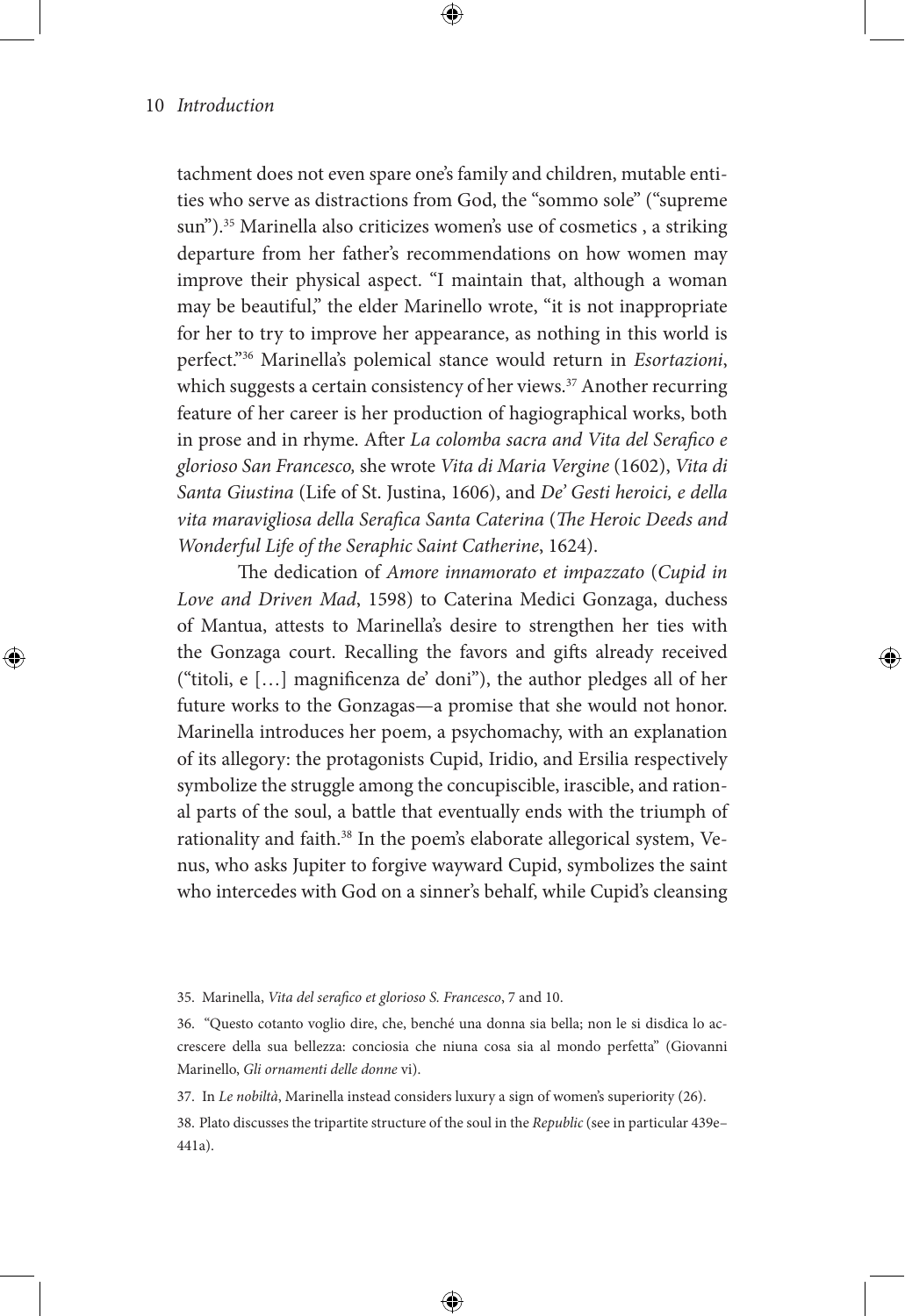in the fountain of Ardenna indicates the importance of the "redeeming waves of confessions, sacraments and penance."39

Nothing about Marinella's first steps into the literary world foreshadowed the ambitious treatise that she would publish in 1600 and that has earned her fame among modern readers: *Le nobiltà et*  eccellenze delle donne et *i* diffetti, e mancamenti degli huomini (The Nobility and Excellence of Women and the Defects and Flaws of Men).<sup>40</sup> This work appears to be inspired in part by the author's desire to respond to Giuseppe Passi's *I donneschi difetti* (Women's Defects), a 1599 misogynist tract. In thirty-five chapters, Passi employed religious and classical sources to denounce women's alleged shortcomings.41 In *Le nobiltà*, Marinella relied instead mainly on vernacular authorities to affirm women's superiority and denounce men's wrongdoings. The volume underwent two subsequent editions, in 1601 and 1621.<sup>42</sup> The former is particularly important and often considered, implicitly or explicitly, to be the reference edition. $43$  In this version the first part, which is in praise of women, concludes with an additional four short chapters that reject the opinions of Ercole Tasso and Arrigo of Namur, Sperone Speroni, Torquato Tasso, and Giovanni Boccaccio. The audacity with which Marinella confronts such established authorities makes these chapters particularly impressive. She debunks Torquato Tasso's

40. Several scholars have discussed this work in recent times, including Adriana Chemello, "La donna, il modello, l'immaginario: Moderata Fonte e Lucrezia Marinella," in Marina Zancan, ed. *Nel cerchio della luna: figure di donna in alcuni testi del XVI secolo* (Venice: Marsilio, 1983), 95-170; Stephen Kolski, "Moderata Fonte, Lucrezia Marinella, Giuseppe Passi: an Early Seventeenth-Century Feminist Controversy," in *The Modern Language Review* 4 (2001), 972-89; Prudence Allen and Filippo Salvatore, "Lucrezia Marinella and Woman's Identity in Late Italian Renaissance," in *Renaissance and Reformation / Renaissance et Réforme* 4 (1992), 5-39: and Letizia Panizza, "Introduction to the Translation," in Lucrezia Marinella, *The Nobility and Excellence of Women and the Defects and Vices of Men*, trans. Anne Dunhill (Chicago: University of Chicago Press, 1999), 1-34.

41. Giuseppe Passi, *I donneschi difetti* (Venice: Somascho, 1599).

42. The 1601 and 1621 editions bear a slightly different title: *La nobiltà et l'eccellenza delle donne co' diffetti et mancamenti de gli huomini.*

43. Anne Dunhill's 1999 translation is based on the 1601 edition. *Nouvelles de la République des Lettres* 1–2 (2007) includes an anastatic reprint of the 1600 *editio princeps.*

<sup>39. &</sup>quot;[…] l'onde salutifere delle confessioni, de' sacramenti, e delle penitenze." Marinella, *Amore innamorato et impazzato* (Venezia: Combi, 1618), 221.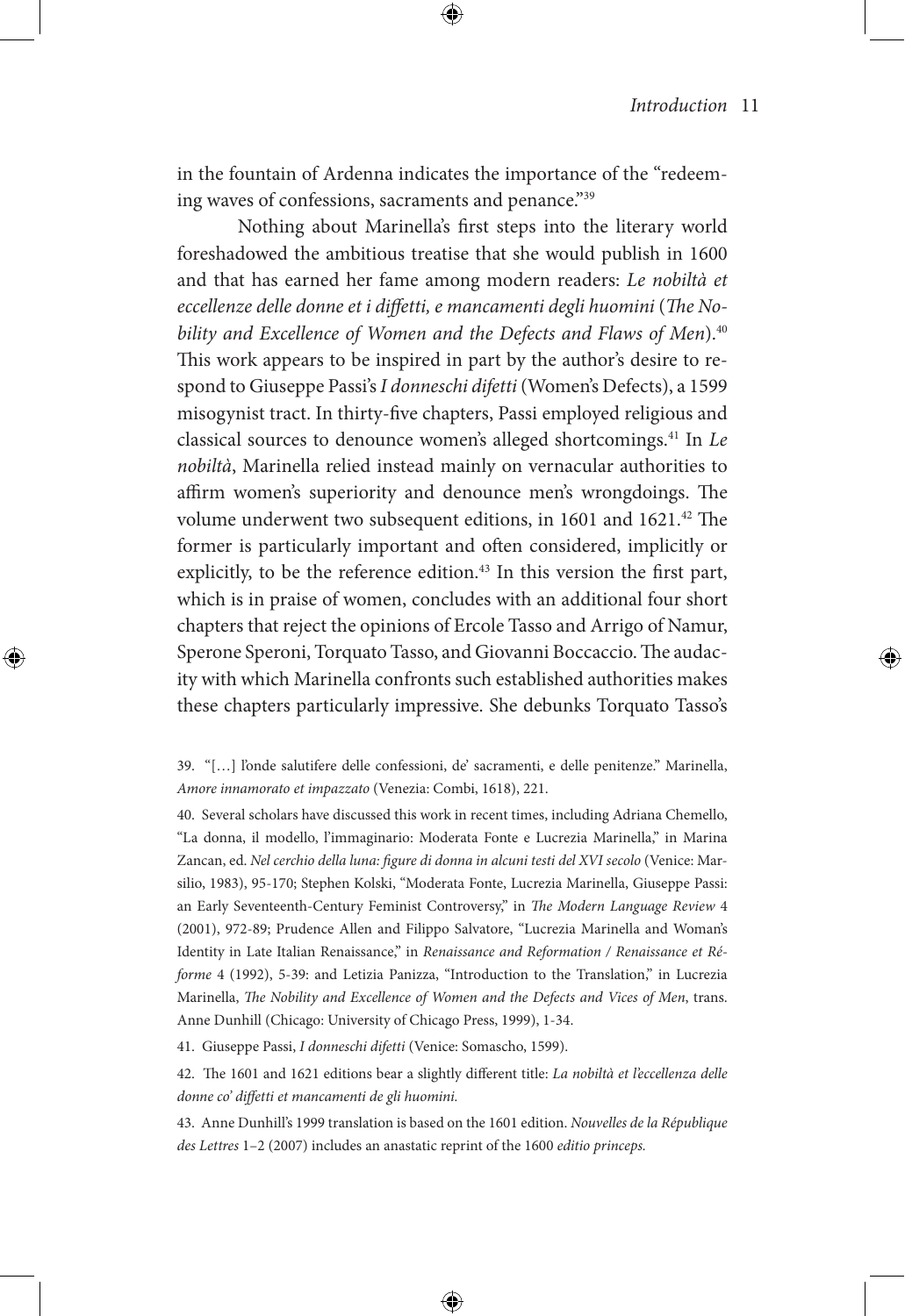distinction between "female virtue" (virtú femminile) and "womanly virtue" (virtú donnesca), and proceeds to claim equal rights for all women, regardless of social class or public role.<sup>44</sup> These are the most revolutionary passages Marinella would ever write. She also considerably expanded the part devoted to men's flaws, bringing it to thirtyfive chapters—the same number in Passi's tract.

Marinella's attitude toward Aristotle is complex. The philosopher provides the foundation for her arguments—especially as far as the definitions of virtues and vices are concerned—but is also chastised as "tiranno et pauroso" ("a tyrant and a coward") and "huomo di poco ingegno" ("man of little wisdom").<sup>45</sup> She mockingly calls him "buon compagnone" ("good buddy") and "cattivello" ("mean little guy"), $46$  a man whose judgment was ultimately obfuscated by negative personal experience. Plato, on the contrary, is celebrated as wise, a great man, and truly fair ("saggio", "grande huomo, in vero giustissimo")<sup>47</sup> for his support of women's participation in public life and access to education, especially in the fifth book of *Republic*.

Apart from customary references to the classics, Marinella's work displays a considerable degree of familiarity with the vernacular tradition, from Dante and Petrarca to Ariosto, Tansillo, Tasso and Fonte. She amasses quotes and examples, demonstrating her awareness of the tradition's preference for erudition over originality. As the first Italian woman to experiment in this genre Marinella needed to convince readers of her credentials, and she successfully accomplishes that goal.

The ambitious *Le nobiltà* constitutes a parenthesis in Marinella's outpouring of devotional literature, which resumed in 1602 with the publication of *La vita di Maria Vergine imperatrice dell'universo.* Forgetting her pledge to the Gonzagas, Marinella addressed this new work to the Venetian doge and Senate*. La vita* presents its subject in two formats, poetry and prose, and judging from the number of edi-

45. Marinella, *La nobiltà* (1601 edition), 32.

46. Marinella, *La nobiltà* (1601 edition), 27 and 119.

47. Marinella, *La nobiltà* (1601 edition), 33 and 32.

<sup>44.</sup> Marinella's answer to Tasso is discussed in Laura Benedetti, "Virtù femminile o virtù donnesca? Torquato Tasso, Lucrezia Marinella ed una polemica rinascimentale," ed. Gianni Venturi, *Torquato Tasso e la cultura estense* (Firenze: Olschki, 1999), 449–56.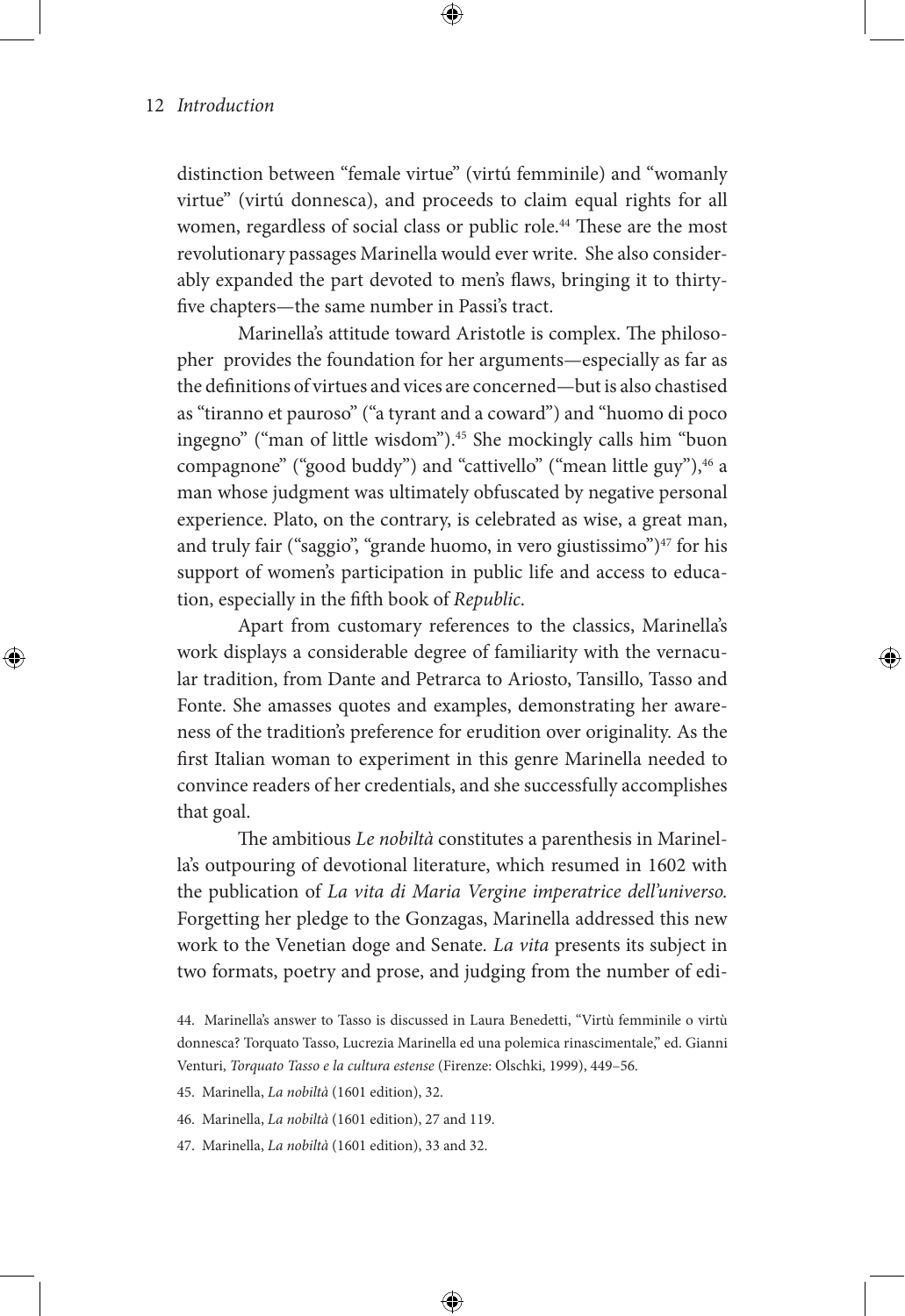1. THIS EXHORTATION WILL SHOW THAT SECLU-SION SUITS SUPERIOR BEINGS SUCH AS GOD, PRINCES, AND WOMEN. NATURE AND THE FIRST CAUSE PRESCRIBED SECLUSION TO WOMEN MORE THAN TO MEN.

Gorgias of Leontini, that most famous legislator, left us a maxim as worthy and precious as those left by the oracle of Apollo in Delos: a woman's reputation must not leave the walls of her home.<sup>7</sup> He considered a woman's reputation so fragile and valuable that were it to leave the home and become the object of men's conversation—which is always full of lies and cowardice—it would return offended and disparaged. This, I believe, was that great legislator's thought and opinion. The virtue and goodness that proceeds from the good deeds one performs at home must be kept within those walls as a just and decent thing. I cannot but praise the thoughts and words of such a great man, and condemn the ambition of some women who, because of some noble and high virtue that does not suit them, desire their names to circulate in the city and among men. They do not realize that, once they leave their homes, they are like the targets archers use in their practice—pierced and ripped apart by everybody and from all sides. Neither do they realize that, as I said earlier, their reputation is divine. Like the whiteness of a swan, it can be darkened by the slightest shadow.

7. Marinella may have found Gorgias's ideas on women in Plutarch's *Mulierum Virtutes*  (*Bravery of Women*), which had been translated into Latin by Alamanno Rinuccini in 1485 and had enjoyed great success, particularly in Giovanni Tarcagnota's Italian translation, *Opuscoli morali* (Venezia: Comin da Trino, 1567). See Maria Luisa Doglio, ed. Torquato Tasso, *Discorso della virtù feminile e donnesca* (Palermo: Sellerio, 1997), 74. However, Gorgias's ideas are reported quite differently by Plutarch, who at the beginning of *Bravery of Women* states: "I do not hold the same opinion as Thucydides. For he declares that the best woman is she about whom there is the least talk among persons outside regarding either censure or commendation, feeling that the name of the good woman, like her person, ought to be shut up indoors and never go out. But to my mind Gorgias appears to display better taste in advising that not the form but the fame of a woman should be known to many." (Plutarch, *Moralia*, 242E–F, trans. Frank Cole Babbitt [Cambridge, MA.: Harvard University Press, 1968], 3.475).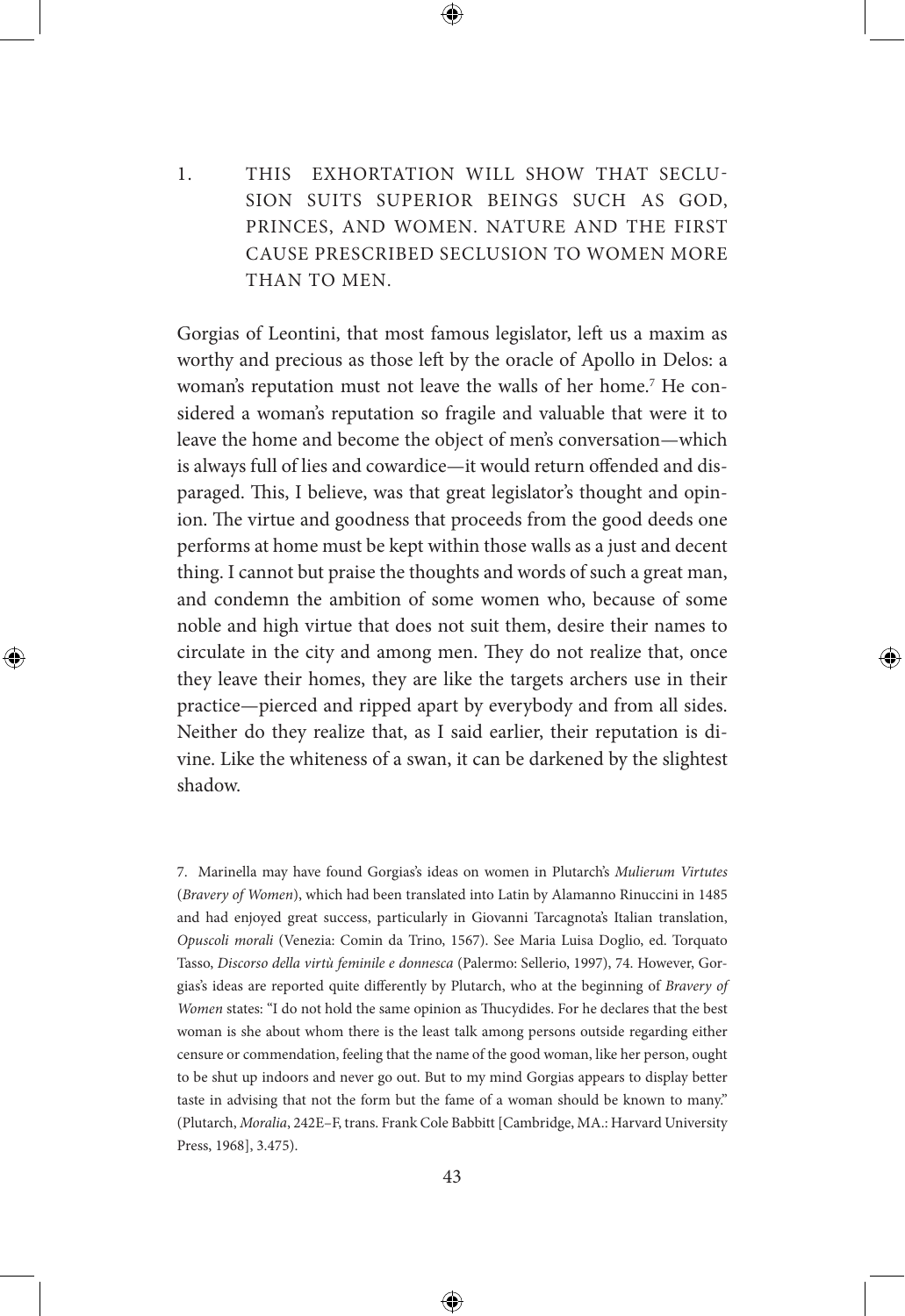The sun, however bright, can be dimmed by a small cloud. Therefore, it is good to flee all things that cause damage, particularly to one's honor. The remedy is seclusion. You will keep your reputation in the secrecy of your house. Seclusion is perhaps worthier than is commonly believed. All precious things flee the gaze of others, as it seems that in showing themselves they would lose value and worth. Nature hides gems, gold, silver, and other treasures in the depths of the earth because they are precious and coveted. All things of beauty flee people's sight because, if they manifested themselves, they would appear less important, and even vulgar. This is the reason the ancient wise men hid the beauty of their Gods in the rough guise of ugly monsters. In this way, their excellence would not be revealed to everyone. Only on occasion, when their rough cover was open, did people understand their wonderful and venerable nature. Tasso discusses this in the eighth canto of his *Goffredo*:

> When a rustic Silenus opened, The people of old saw wonders.<sup>8</sup>

From these lines, we realize that seclusion and secrecy are to be revered. Sacred matters, worthy of respect and praise were kept under the veil of silence, and the Gods remained hidden behind various images and mysterious guises. The Ancients wanted only priests and few others to understand the greatness of their Gods.

8. Torquato Tasso, *Gerusalemme liberata*, ed. Fredi Chiappelli (Milano: Rusconi, 1982) XVIII.30: "Tal ne l'aprir di un rustico Sileno / Maraviglie vedea l'antica etade." Here and elsewhere, translations are mine unless otherwise noted. A series of references to *Jerusalem Delivered*—also known at the time as *Goffredo*—attests to Marinella's long-standing familiarity with and admiration for Tasso's masterpiece. It is impossible to determine which of the many editions of the poem circulating at the time she used, except to note that it is *not* the second Bonnà edition published in 1581 that modern editors consider the most reliable and that in this particular instance reads: "Già ne l'aprir d'un rustico sileno / meraviglie vedea l'antica etade". It is also possible that Marinella relied on her memory, which would explain why she erroneously situates the passage in the eighth canto, rather than in the eighteenth. Here and elsewhere, I report Marinella's quotes from Tasso verbatim, while pointing out occasional major discrepancies between them and modern editions. Tasso is referring to the hollow statues of Silenus, which contained small golden statues of the gods beneath their ugly appearance. Alcibiades compares Socrates to a Silenus in Plato's *Symposium* 216e-217a.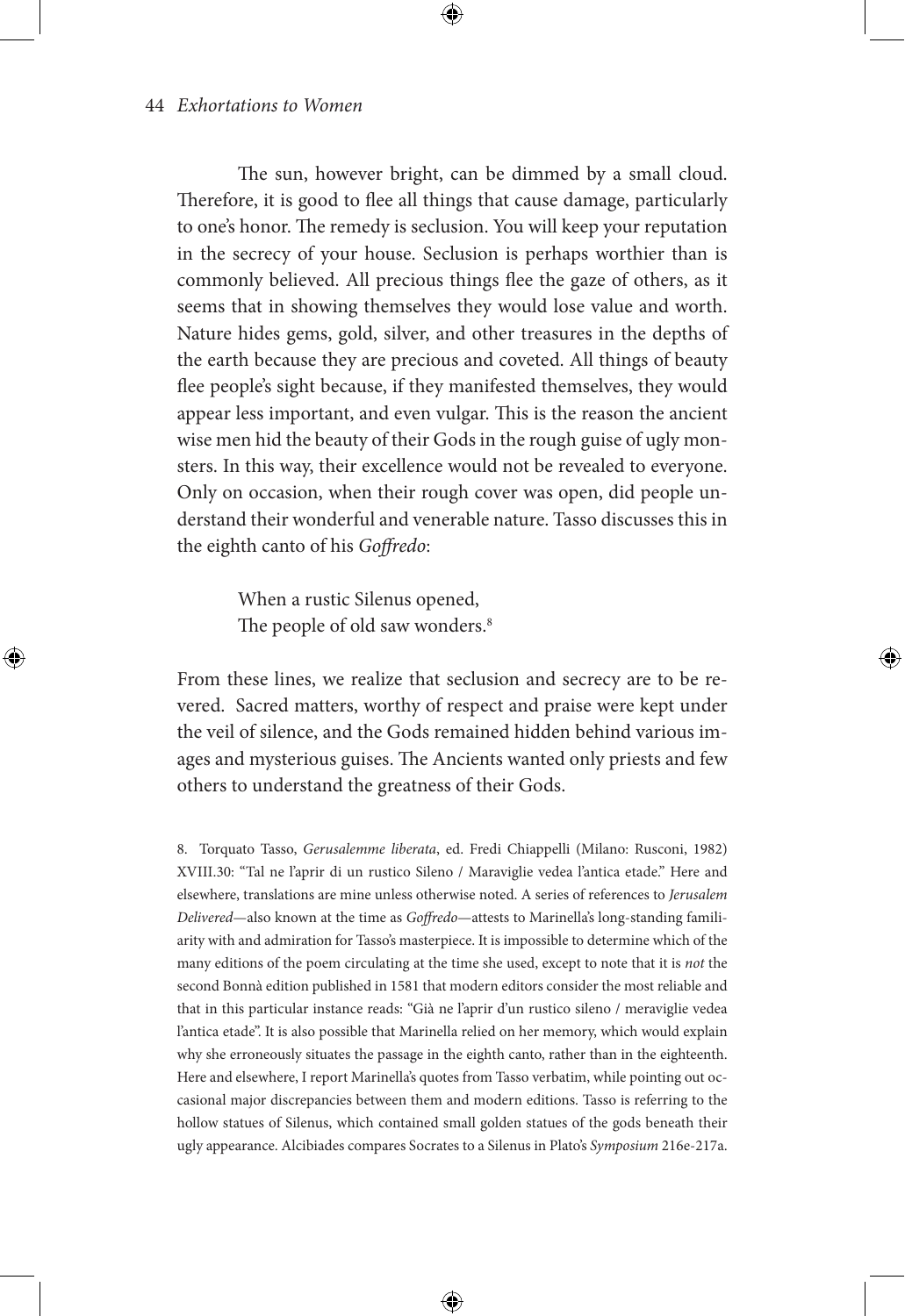To be known by common people degrades and humiliates the greatness of the divine majesty and honor. Marsilio Ficino writes:

> Here and often elsewhere it is forbidden to spread the deepest theological mysteries among common people, so that they not conceive false and vain opinions because of their faulty judgment.<sup>9</sup>

This is the reason why excellent things should not be exposed to people's desire or judgment. For this reason, the Ancients hid their superhuman deities under marvelous guises, preserving them from the rough and paltry wisdom of the masses. Women must bask in the glory of seclusion because they are to be kept like something sacred and divine. We notice how emperors, kings, and great princes do not show themselves to people every day, thereby making their presence common. On the contrary, as they partake of the divine, they hide themselves and only rarely consent to being seen by others. Rarely does the king of Spain manifest himself, and the same is true of people of great dignity.

In my most noble city, Venice, a newly elected Serene Doge, having gathered new inner strength, rarely fulfills people's curiosity by showing himself. Seclusion brings majesty and honor to those destined by fortune or their own merit to achieve superiority and regal heights.

It seems that God and nature have assigned such seclusion to women more than to others. Women will keep their looks, beauty, and reputation in their solitary homes and exercise their peaceful occupations within the domestic walls. Please consider, my beloved ladies, the greatness of your dignity and how much honor and respect this seclusion brings to your virtue and status.

Let us also consider how God—the First Cause, the Eternal Agent, He who is excellent above all excellence, He who attracts and moves every perfection and beauty and who presides over divine

<sup>9. &</sup>quot;Hic et saepe alibi vetat secretissima theologiae misteria inter profanos effundere propter iudicii defectum, ne falsas vanasque opiniones concipiant." See Marsilio Ficino, "Dionysii Areopagitae *De Mistica Theologia Translatio*," in *Opera Omnia* (Torino: Bottega d'Erasmo, 1959-60) II.1015–16.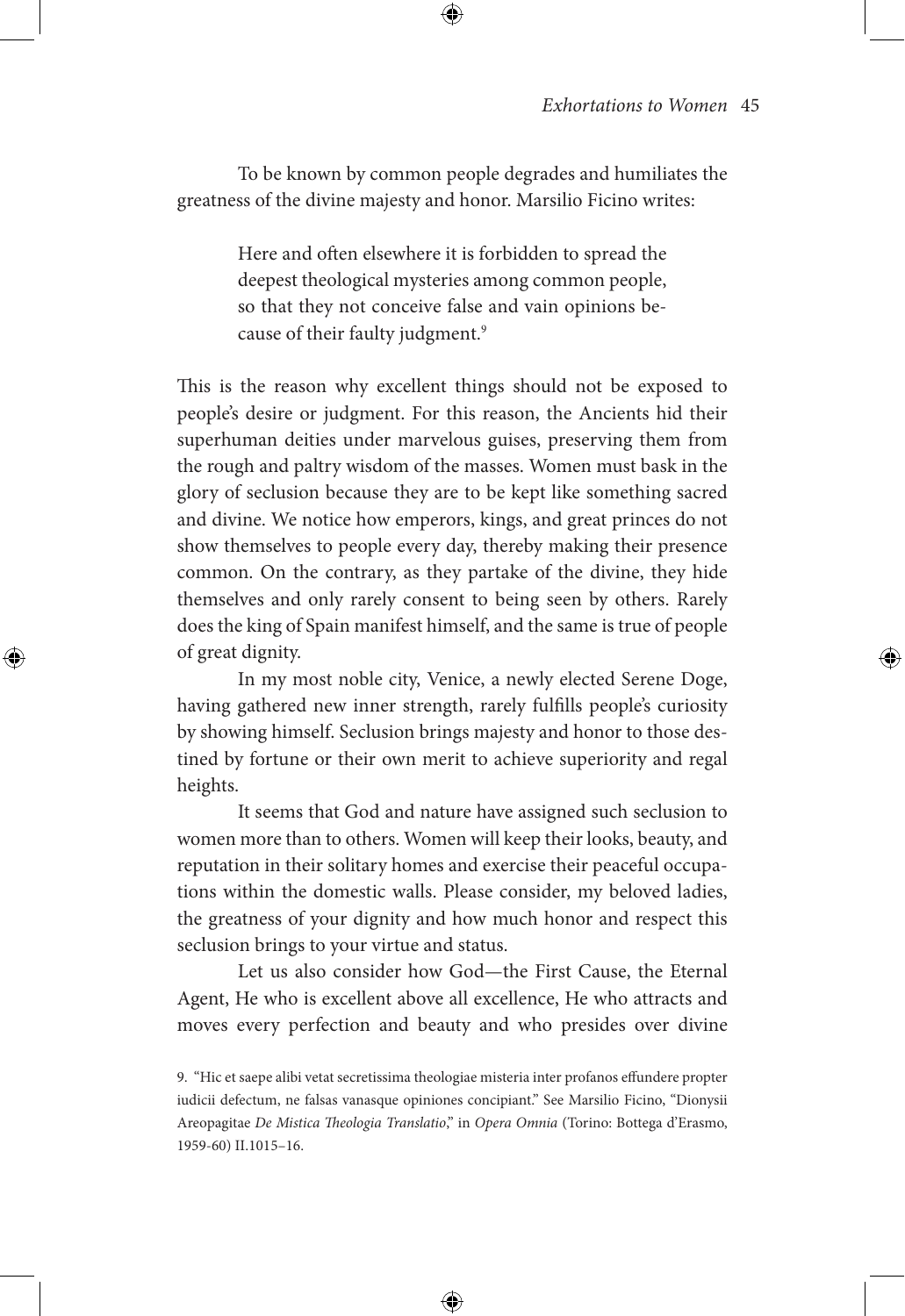beauty—refuses to be known by us, except in the effects of his clemency. His dignity cannot be comprehended by our lowliness, for it would thereby lose prestige (*evilesceret utique*). He therefore not only shields Himself from our sight behind many celestial spheres, but also resides in the laps of Cherubim, as far above the sky as the sky is far from hell, as the aforementioned poet says of God in the first canto of *Goffredo*:

> And as far as from the stars to the depths of hell, so far is He above the starry sphere.<sup>10</sup>

The virgins who, like sacred creatures, devote themselves to God in the solitude and secrecy of their monasteries, lead lives that are dear to Heaven and can never receive sufficient praise. When he wanted to exalt Sophronia, that same poet mentioned her seclusion. Of her many qualities, he says, she deserves the most praise for keeping her worth hidden:

> She hides her worth within the narrow cage Of a small house, so far the worthier.<sup>11</sup>

Later on, he praises her, saying that while Love allowed Olindo to see her, she led a secluded life, far from the sight of other people, protected by a thousand guards:

> Although a thousand sentinels are placed you lead his glances from haunts most chaste.12

The Vestal Virgins, who lived pure and chaste lives, loved secluded, enclosed, and remote places. They loved solitude because it

11. Tasso, *Gerusalemme liberata*, II.14: "Il suo pregio maggior che tra le mura / d'angusta casa asconde i suoi gran pregi." Trans. Esolen, 38.

12. Tasso, *Gerusalemme liberata*, II.15: "Tu per mille custodie entro i più casti / Verginei alberghi il guardo altrui portasti." Trans. Esolen, 39.

<sup>10.</sup> Tasso, *Gerusalemme liberata*, I.7: "E quant' è da le stelle al basso Inferno / Tant' è più in su da la stellata sfera." The English translation comes from Torquato Tasso, *Jerusalem Delivered* (*Gerusalemme liberata*), trans. Anthony M. Esolen (Baltimore, Md.: Johns Hopkins University Press, 2000), 18.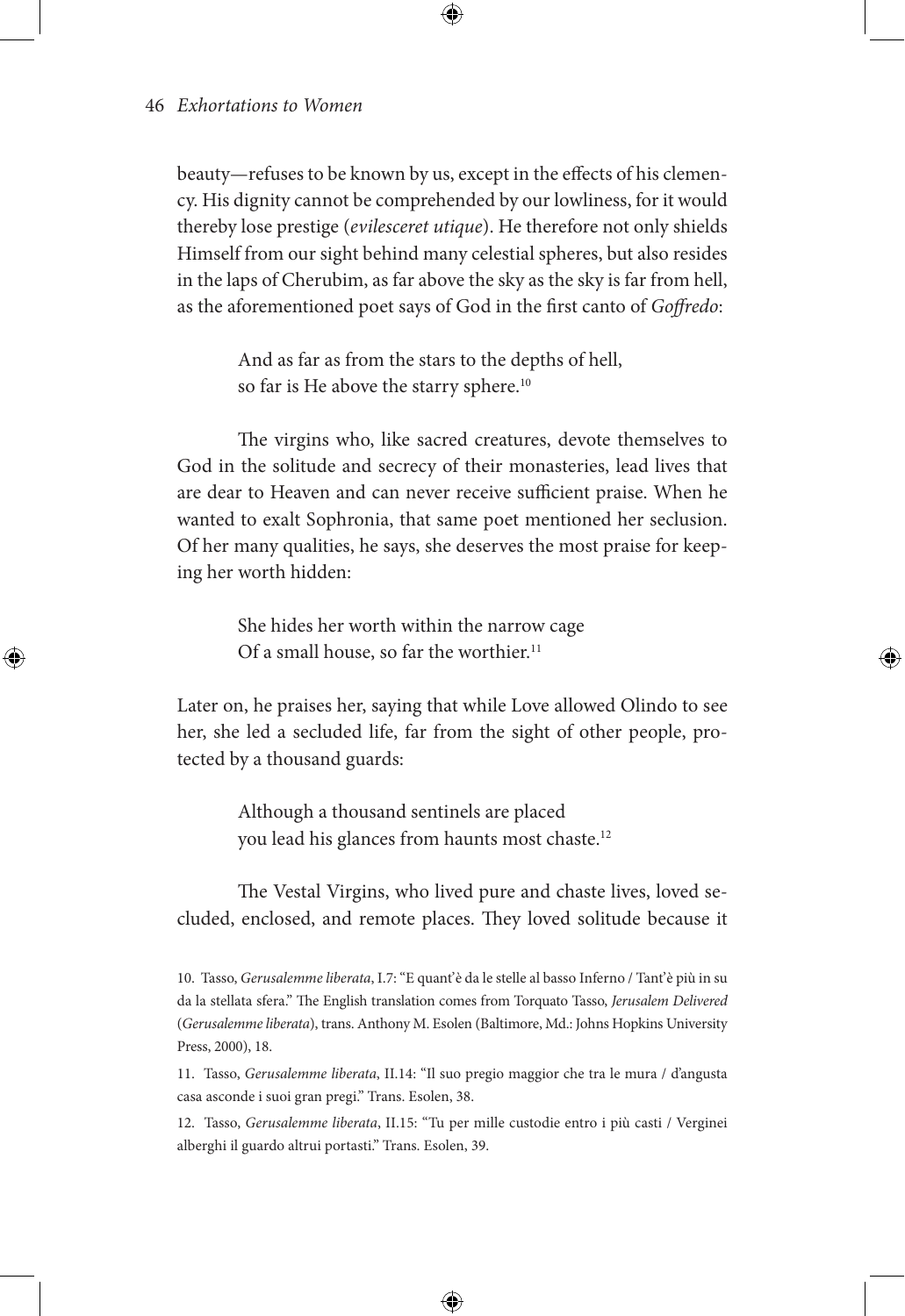fostered virtue, contemplation, and wisdom. They were worshiped and honored as people who longed for the divine. Claudia, a Vestal Virgin who did not practice solitude and seclusion, was believed to be unchaste. For this reason, the magistrate condemned her to death. To prove her innocence, she carried water in a sieve before the judges. As Petrarch writes:

> Among the others was the vestal maid Who that she might be free of ill report Sped boldly to the Tiber, and from thence Brought water to her temple in a sieve.<sup>13</sup>

The Goddess Vesta was believed to be a virgin and a lover of solitude, as Virgil writes in the fourth book of the *Aeneid*:

By the Lar of Assaracus, and by hoary Vesta's shrine.<sup>14</sup>

Notice that, here, Virgil uses the word "penetralia" to indicate secluded places, remote from the crowd. Praising Laura for her solitude, Petrarch says in a *canzone*:

> Within there could be seen a lofty throne of diamond squarely cut, without a fault, on which the lovely lady sat alone.15

13. Petrarch, *Trionfo della pudicizia*, 148–51: "Fra l'altre la vestal vergine pia, / Che baldanzosamente corse al Tibro, / E per purgarsi d'ogni fama ria / portò del fiume al tempio acqua col cribro." (Petrarca, *Opere. Canzoniere, Trionfi, Familiarum Rerum Libri con testo a fronte*, vol. I. [Firenze: Sansoni, 1990]). For the English translation see Petrarch, *The Triumphs*, trans. Ernest Hatch Wilkins (Chicago: University of Chicago Press, 1962), 45.

14. Virgil, *Aeneid*, trans. H. Rushton Fairclough (Cambridge, MA: Harvard University Press, 1999–2000) IX.259, p. 133: "Assaracique larem et canae penetralia Vestae." In this passage, Ascanius solemnly addresses Nisus by invoking the deities of his household (the Lar of Assaracus) and Vesta's shrine. Marinella is interested in Virgil's use of the word "penetralia."

15. Petrarca, *Canzoniere*, ed. Marco Santagata (Milano: Mondadori, 1996), 325.23–26. "D'un bel diamante quadro et mai non scemo / Vi si vedea nel mezzo un seggio altero, / Ove sola sedea la bella donna." The translation is from Petrarch, *The Canzoniere, or Rerum Vulgarium Fragmenta*, trans. Mark Musa (Bloomington: Indiana University Press, 1999), 449.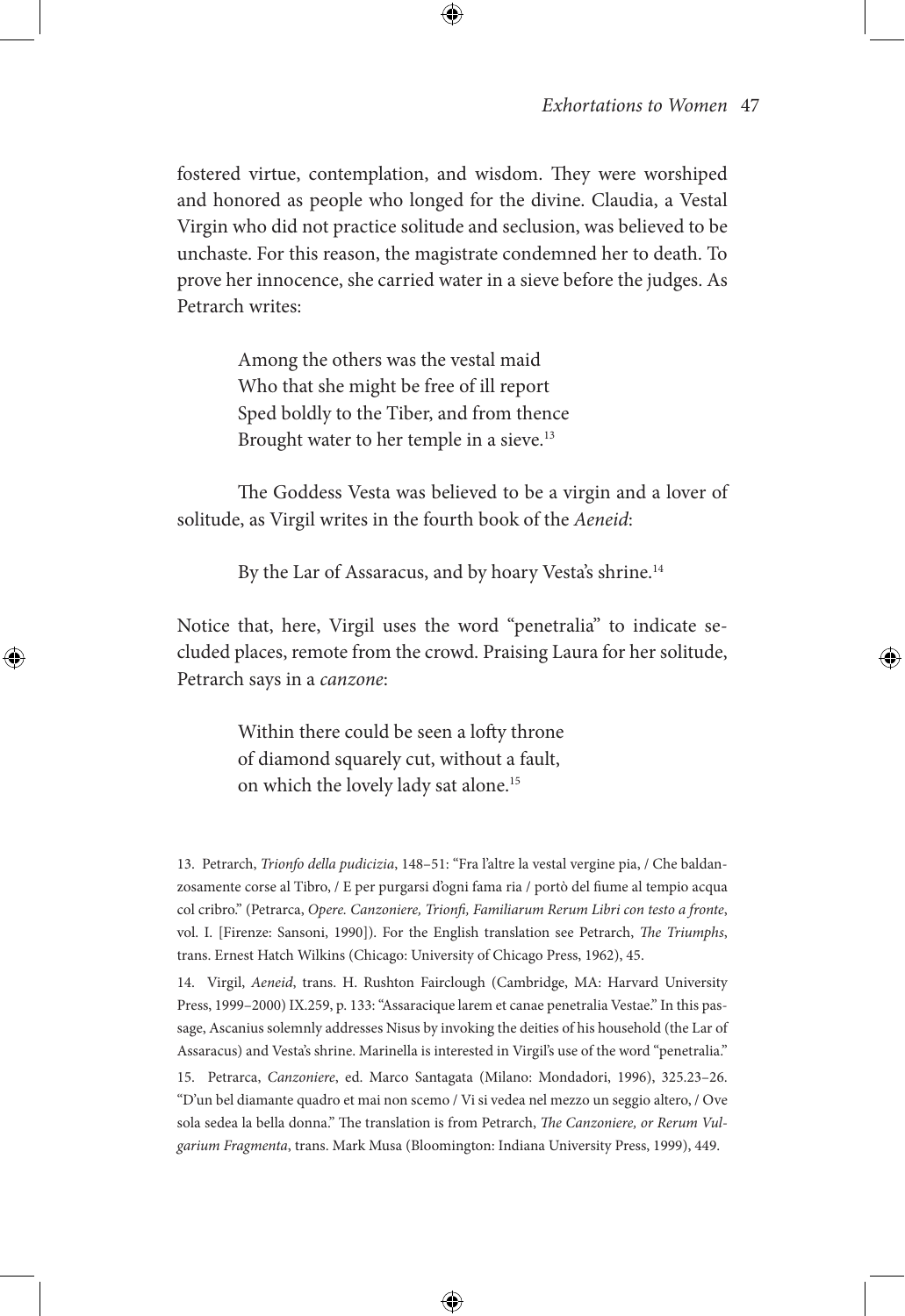Oh, how pleasing solitude is! She was sitting alone, accompanied only by her thoughts. When you are sitting, your mind is resting and is not harassed by the senses. It can therefore retrieve the truth of the most secret things Nature hides in her womb. In this peace, your mind becomes perfect. This is why many men, indeed the most learned philosophers and inventors of the arts, embrace seclusion that they might contemplate the secret Essences and penetrate nature's hidden treasures. Nothing raises our minds to the heights of understanding more than withdrawing from common practices. Withdrawn into itself, our mind opens its eyes, which are as sharp as the lynx's in the darkness.

So, too, will you, valorous women, be able to fully understand what is useful and what is dangerous in your home's affairs by remaining within the domestic walls. As your mind is not perturbed by the confusion that always fills the world, with industrious ways you will find various ornaments to make your house shine and enrich it with new excellence. If you desire to be known for your wise womanly activity, you can rest assured that your fame will not be confined within narrow walls, but will spread in such a way that its brilliant light will shine throughout the entire universe. The fire that burns enclosed in a grand palace shows its splendor through an opening, and it appears more beautiful and noble when it emerges like a secret from its surrounding walls. Diamonds are no less precious in their native dwellings than when they are mined and artfully prepared to adorn royal crowns.

Some people believe that women are secluded because men want to keep them locked up, that they might remain inexperienced in the affairs of the world and become inept and of little courage and worth. I myself made such a claim in my book *The Nobility and Excellence of Women*. After considering this issue with more mature judgment, however, I now conclude that women's condition has not been devised or brought about by resentful souls, but rather derives from natural and divine providence and will. We can easily prove this to be true. Were women's seclusion the result of violence, it would not have lasted for so many centuries and millennia. Violent practices do not last long.<sup>16</sup> Some may object and claim that, according to historians,

16. In this remarkable passage, Marinella recalls the bellicose tract of her youth only to retract its proud pronouncements. In claiming that "violent practices do not last long,"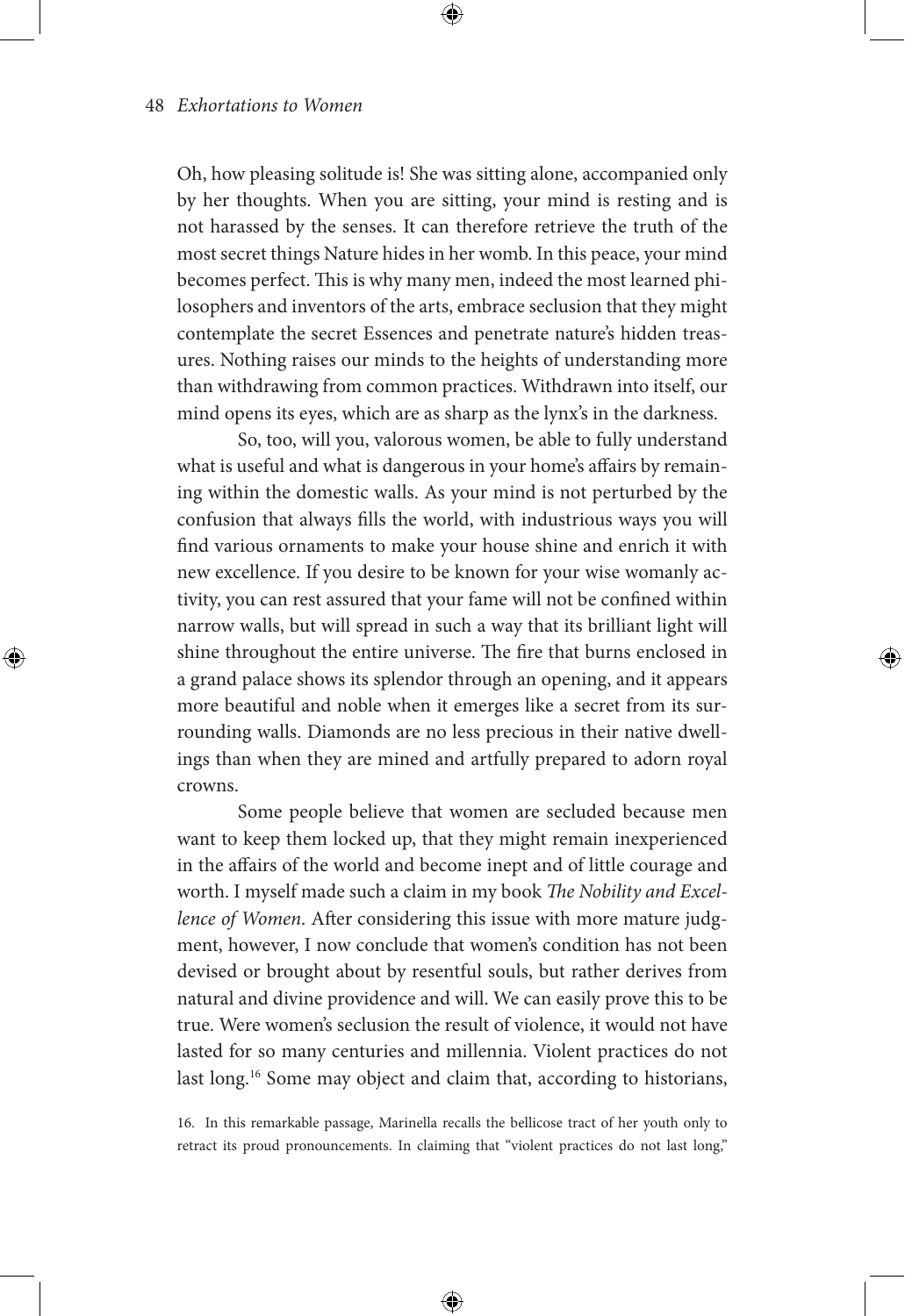the Amazons were under their own rule for a long time.<sup>17</sup> To them I reply that compared with the time the Amazons spent with men, their independent rule did not last long. Indeed, what comes from Nature and God cannot be taken away.

Therefore, we maintain that women were kept within domestic walls not by men's evil desire to dominate them or by some other external force, but by God and Nature. With the same immense knowledge out of which He created everything, God, who built the universe with wisdom and providence, gave natural and different tasks to the male and the female. He knew that were they assigned the same tasks, they would not achieve a perfect life. In light of their different duties, He gave them different constitutions, making men the stronger and tougher of the two. Women also possess strength, but theirs is of a more modest and gentle kind, that they might be happy in ruling over everything in their houses and rest satisfied without complaint. Stronger and more resilient, men can withstand danger, travel, and other difficulties to gain all that is necessary for the home and family. Sweat would be wasted, fatigue and tribulation would be useless, and all profit would be lost had they been given equal strength and virility and were both keen to gain things, while neither attended to preserve what had been gained. Preservation is as praiseworthy as acquisition. Therefore God and nature, who never lack in what is necessary and never act uselessly, created one to be strong and able, and the other to be gentle and not as strong. This was done in light of the benefits these different tasks provide. While the woman takes care of the house, the man conducts commerce and deals outside of the house, that these different tasks might result in harmonious peace and civil happiness.

As I said, God gave courage and audacity to one of these creatures and beauty and grace to the other. As women are tender and delicate, it is not appropriate for them to travel, suffer, and exhaust themselves. The excessive suffering that travel entails does not agree

Marinella may have remembered the Latin phrase "nil violentum durabile" Boccaccio used to introduce Symiamira's demise in *De mulieribus claris* XCIX, 14.

<sup>17.</sup> Marinella could be referring to Strabo, who in *Geografia*, XI.5.1–4 describes the Amazons' habits and self-governing practices (Strabo, *Geography*, trans. Horace L. Jones [Cambridge, MA: Harvard University Press, 1928, rpt 1988], vol. 5, 233–39). Alfonso Bonaccioli had published an Italian translation of Strabo's work in Venice in 1562.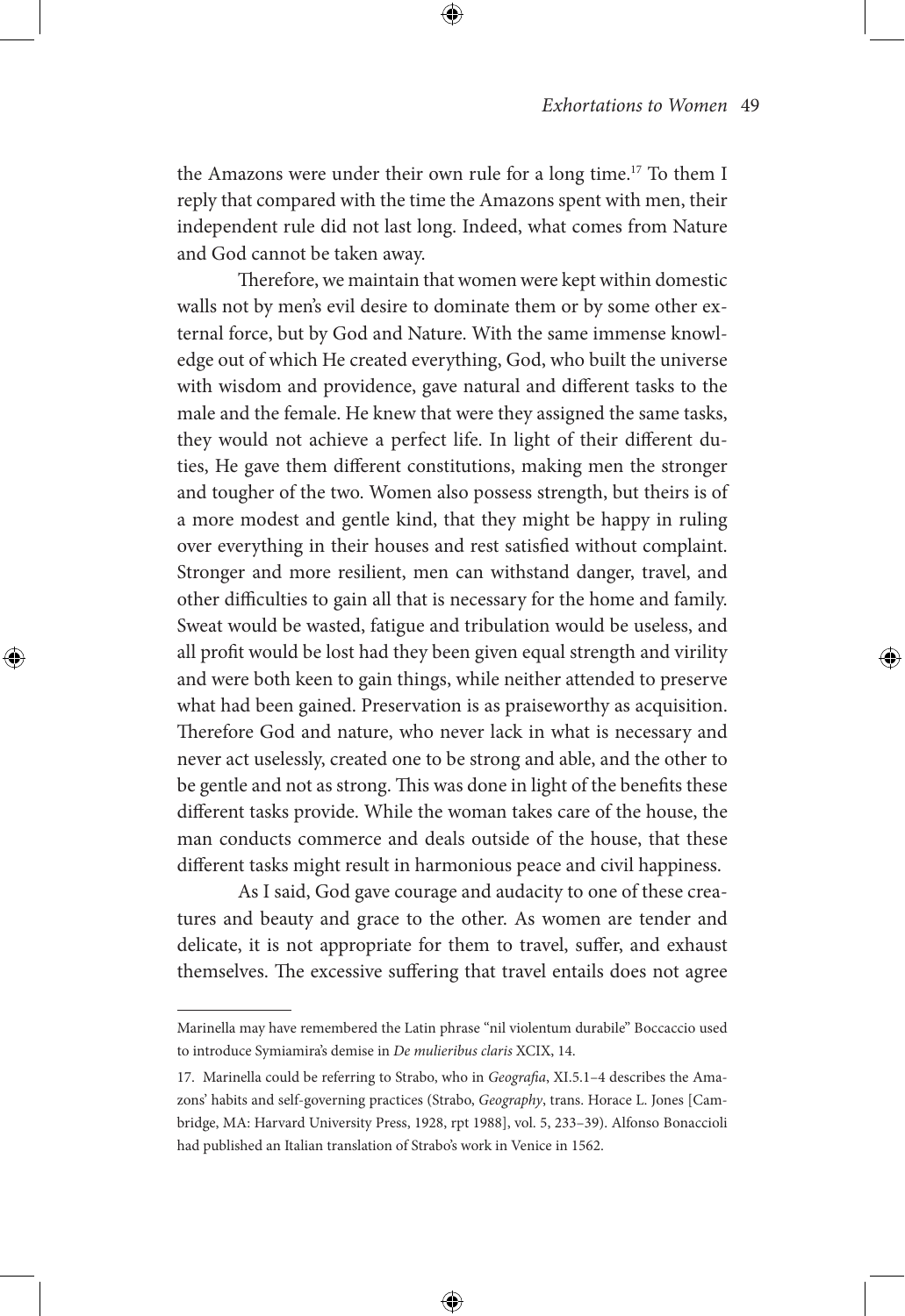with their nature. This is why Virgil's Gallus tells Lycoris, who is leaving to follow Antonius to France:

> While you, far from your native soil—O that I could but disbelieve such a tale!—gaze, heartless one, on Alpine snows and the frozen Rhine, apart from me, all alone. Ah, may the frosts not harm you! Ah, may the jagged ice not cut your tender feet!<sup>18</sup>

This is what Gallus, in love and tearful, said for fear that suffering would make his beloved's beauty disappear. He did not think it appropriate for her delicate nature to remain in such a rough environment. He believed that, in her beauty and delicacy, she should preserve such treasure in the shade, tranquility, and peace of her home. Guarding the harvest is no less laudable than harvesting. The labor of accumulating wealth would be pointless if that wealth were not guarded and preserved. This is how households prosper, and households are part of the city. Many households form hamlets, which in turn form fortified villages and cities. Every city is made of households, as Aristotle says.19

Acquisition and preservation bring forth wealth, which produces liberal and magnificent deeds, such as the building of temples and palaces and the establishment of public places devoted to virtues, studies, and noble actions. Silver and gold are the foundation of nobility and wealth, and they allow for great and wonderful works.

Different tasks make for a happy union between man and woman, giving rise to famous and excellent households that, in turn, form cities and glorious and praiseworthy civil societies. This is why God and His minister Nature have established that women spontaneously—and not out of obligation—exercise their virtue at home. For

18. Virgil, *Eclogues*, X.46–49: "Tu procul a patria (nec sit mihi credere tantum) / Alpinas, a! dura, nives et frigora Rheni / me sine sola vides. a, te ne frigora laedant! / a, tibi ne teneras glacies secet aspera plantas!" Trans. H. Rushton Fairclough, rev. G. P. Goold (Cambridge, MA: Harvard University Press, 1999), 93.

19. Aristotle, *Politics*, I.i.7 (1252b16): "Omnis enim civitas ex domibus constat." Marinella always quotes Aristotle's *Politics* in Latin using the translation by Leonardo Bruni (*Politicorum libri VIII latine ex versione Leonardi Aretini* [Roma: E. Silber, 1492]), which includes the commentary of St.Thomas Aquinas.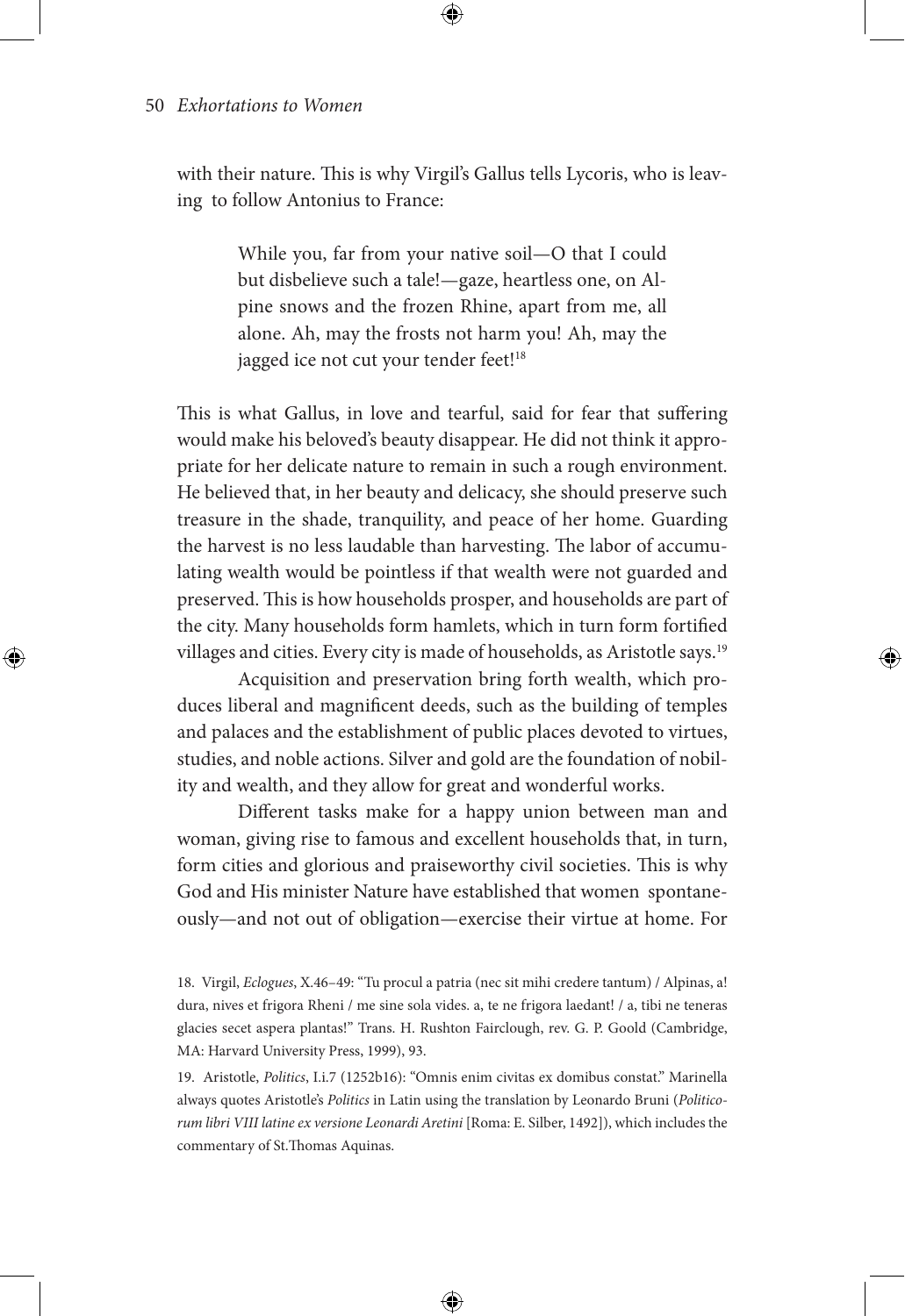civil society to be perfect, acquisition and preservation are equally necessary.

These two great makers of the world, God and His servant Nature, mindful of the good, comfort and universal happiness of the human being, imposed different burdens upon those with a strong constitution and those with a pleasant and light one. The stronger, braver person cannot remain in the peace of the home because he cannot tolerate extended rest. By the same token, the more delicate and gentle person can tolerate neither excessive suffering nor travel and danger. Not everyone is like Mithridates's wife who, disguised as a man, followed her banished husband and, overcoming her nature, triumphed over hardship, adversity, and misfortune.<sup>20</sup>

Rejoice in your loneliness, my friends, and know that you enjoy a gift, namely, a happy life that is far from the world's troubles, a life in which resides God's greatness and that of sacred things, kings, emperors, and all those in positions of dignity and supremacy. They all avoid showing themselves to the masses and refuse to satisfy other people's desire to see them. They believe that by showing themselves, they will gain not in honor, but in obscurity, like small lights that appear to lose their splendor when overcome by a greater light.

Nature always keeps and shelters the best and most important parts in the best places, such as the heart which, being the noblest part, is the sensitive principle that rules over the senses' operations. As the origin and principle of life, the heart is more important than other parts, and this is why Nature put it in the safest and most protected part of the body. Man imitates nature by hiding and concealing gold and precious gems, which are desired and loved, from greedy hands.

In the same way, our soul, although it is said to be "entire in the whole body and whole in every part,"21 nevertheless resides in the heart because of its dignity and purity.

20. Hypsicratea, Mithridates's wife, who followed her husband in the war against the Romans, was a proverbial example of marital love and courage. See for instance Giovanni Boccaccio, *Filocolo*, ed. Enzo Quaglio (Milano: Mondadori, 1967), I.23.

21. "Tota in toto et tota in qualibet parte," Marinella writes. Raymond B. Waddington summarizes the history of this concept, which can be traced back to Plato (*Sophist*, 244e–245d) and was discussed by St. Thomas Aquinas (*Summa contra gentiles*, 2.72). "By the beginning of the sixteenth century, this doctrine had crystallized in a standard Latin formula, *tota in*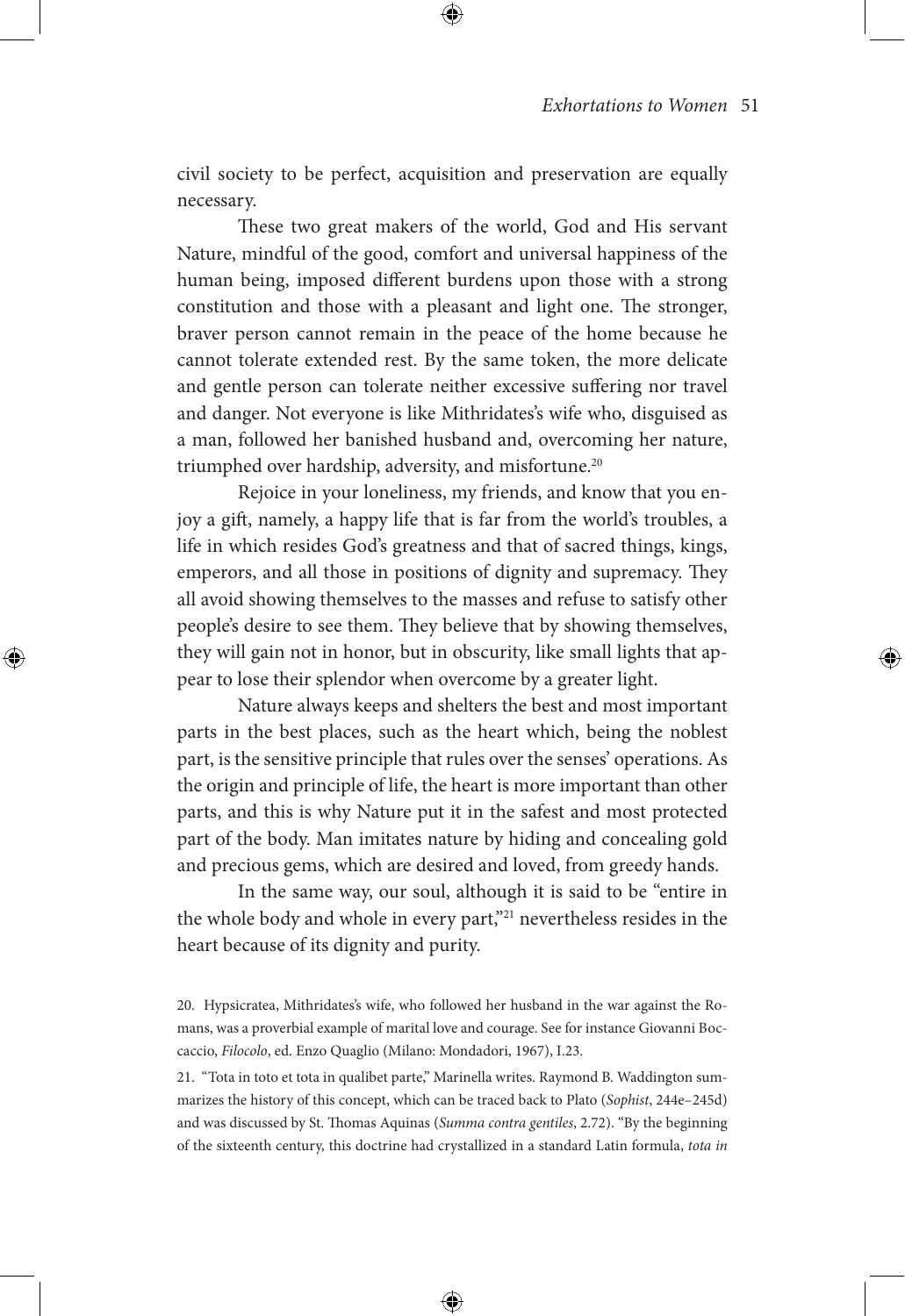Seclusion is desired not only by very wise men but also by an infinite number of the friends of heaven, such as Hilarion and Paul, the first hermit, $22$  and many others who, like shining gems, adorned the beauty of Paradise in the solitude of abandoned hermitages. Far from noise and crowds, these happy men could devote their minds to God and know and desire the goodness of His eternal providence, which is the supreme contemplative happiness. In the same way, women, in the tranquility of their seclusion, can enjoy the rewards of contemplation and lift their minds to God, comprehending the greatness of His mercy in the products of His clemency. They should therefore praise, rather than despise, Gorgias of Leontini, who honored women so much that he wanted the reputation born from their actions to live within domestic walls, where all excellence is hidden and sheltered.

In regard to women's nobility, Francesco Patrizio said that women should rarely leave their homes because they are too precious.23 He does not approve, therefore, of their going outside their homes. It is inside the home that the results of their activity must be witnessed, and here also that their reputations, which is based in preserving wealth with prudence and wisdom and without complaint, must be kept. They must consider that had God, the Great Master, formed men and women of equal physical strength such that both were capable of traveling and conducting business and neither ruled over wealth and acquisition, all gain would be in vain. But, as the

*toto, et tota in qualibet parte*, and become a philosophic commonplace. It was available, broadly speaking, through two lines of intellectual descent, one more scholastic and Christian in its bearings and the other more humanistic and Neoplatonic" (Waddington, *Aretino's Satyr: Sexuality, Satire, and Self-Projection in Sixteenth-Century Literature and Art* [Toronto: University of Toronto Press, 2004], 112–13).

<sup>22.</sup> Marinella might have been familiar with St. Jerome's accounts of the lives of St. Hilarion and St. Paul the Hermit. For a modern edition see *Vita degli eremiti Paolo, Ilarione e Malco*  (Roma: Città nuova, 1996).

<sup>23. &</sup>quot;Mulieres raro egredi e domo debent," Marinella quotes. I was unable to find the exact reference. Francesco Patrizi (1529-1597) studied medicine at the University of Padua, was an active participant to the literary and philosophical debates of his times, and spent several years in Venice, where he could possibly have met members of the Marinelli household. He is always quoted as an undisputed authority in *Exhortations*. See Lina Bolzoni, *L'universo dei poemi possibili. Studi su Francesco Patrizi da Cherso* (Roma: Bulzoni, 1980) 17–26, and Cesare Vasoli, *Francesco Patrizi da Cherso* (Roma: Bulzoni, 1989), IX-XIII.